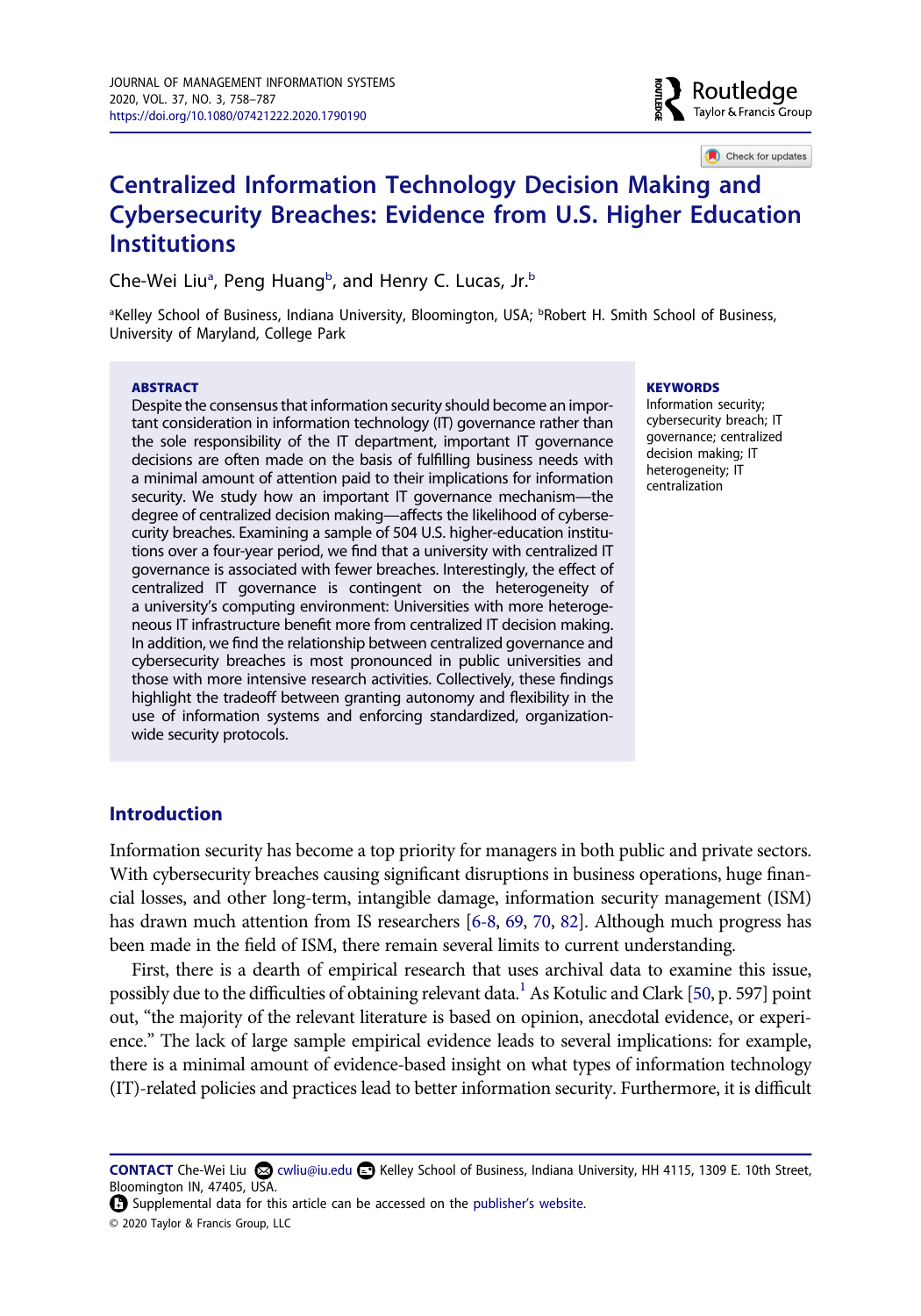for corporate executives to evaluate and justify investments in information security without understanding the effectiveness of these investments.

Second, although managers are increasingly cognizant that information security should become an important consideration in IT governance rather than the responsibility of the IT department alone [[65,](#page-27-3) [72\]](#page-27-4), research on ISM has rarely examined the impact of IT governance on information security. As a result, important governance policies, such as those regarding IT decision-making rights, are often made exclusively on the basis of fulfilling business objectives such as achieving flexibility, agility, or efficiency [[98\]](#page-28-0), and information security rarely enters the calculus in the formulation of such policies. This attitude is a surprise, considering that organizations bear significant costs, and in some cases suffer catastrophic consequences in the wake of a cybersecurity breach. For example, the Target data breach in 2013 affected 70 million customers, resulted in \$67 million settlement payouts [\[76](#page-27-5)], and cost its CIO and eventually its CEO their jobs [[11](#page-24-1)].

We aim to address these gaps in the literature by empirically examining the relationship between a particularly important mechanism in IT governance—the degree of centralization in IT decision rights—and the likelihood of cybersecurity breaches in the context of higher education. The relationship between centralized IT governance and information security has been the subject of intense debate in recent years. While some cybersecurity experts argue in favor of a decentralized solution and maintain that there is no one-size-fits-all approach in the cybersecurity domain [[67](#page-27-6)], surveys of CIOs and chief IT security officers point to the culture of decentralization as one of the major barriers to information security [\[19\]](#page-25-0). Therefore, we ask the following research questions: *Does centralized IT decision making lead to better or worse information security? In addition, under what conditions is the relationship most salient?* 

To answer these questions, we develop research hypotheses and evaluate them by examining a sample of 504 U.S. higher education institutions over a four-year period. We choose higher education as the context of the empirical exercises for a number of reasons: First, higher education represents a significant fraction of cybersecurity breaches. According to Huq [[42\]](#page-26-1), the education industry accounts for 16.8% of data breaches during the period 2005-2015, which is second only to the healthcare industry (26.9%) in the total number of breaches. Second, the higher education institutions vary in size, ownership structure (i.e., public vs. private universities), and the priority they place on IT investments (e.g., emphasizing efficiency or flexibility), allowing for the comparison among subgroups and the evaluation of the generalizability of the findings. Lastly, similar to prior empirical research that studies security breaches [\[53](#page-26-2)], the focus on a single sector results in a sample consisting of relatively homogeneous organizations, and therefore helps rule out potential confounds due to structural differences across many industry segments.

To preview our results, we find that a university with centralized IT decision making is associated with fewer cybersecurity breaches. By our estimate, a one standard deviation increase in IT centralization (or increase the level of IT centralization by 0.16 on a scale between zero and one) is associated with an average reduction in the probability of a cybersecurity breach by 2.6 percentage points. Given a 5.7% sample mean probability of breach, this represents a 45.6% decrease. Interestingly, we find that the effect of centralized IT governance is contingent on the heterogeneity of a university's computing environment: universities with more heterogeneous IT infrastructure benefit more from centralized IT governance. We show that these findings are robust to various endogeneity concerns. Our results also suggest that the effect of centralized IT governance on cybersecurity is most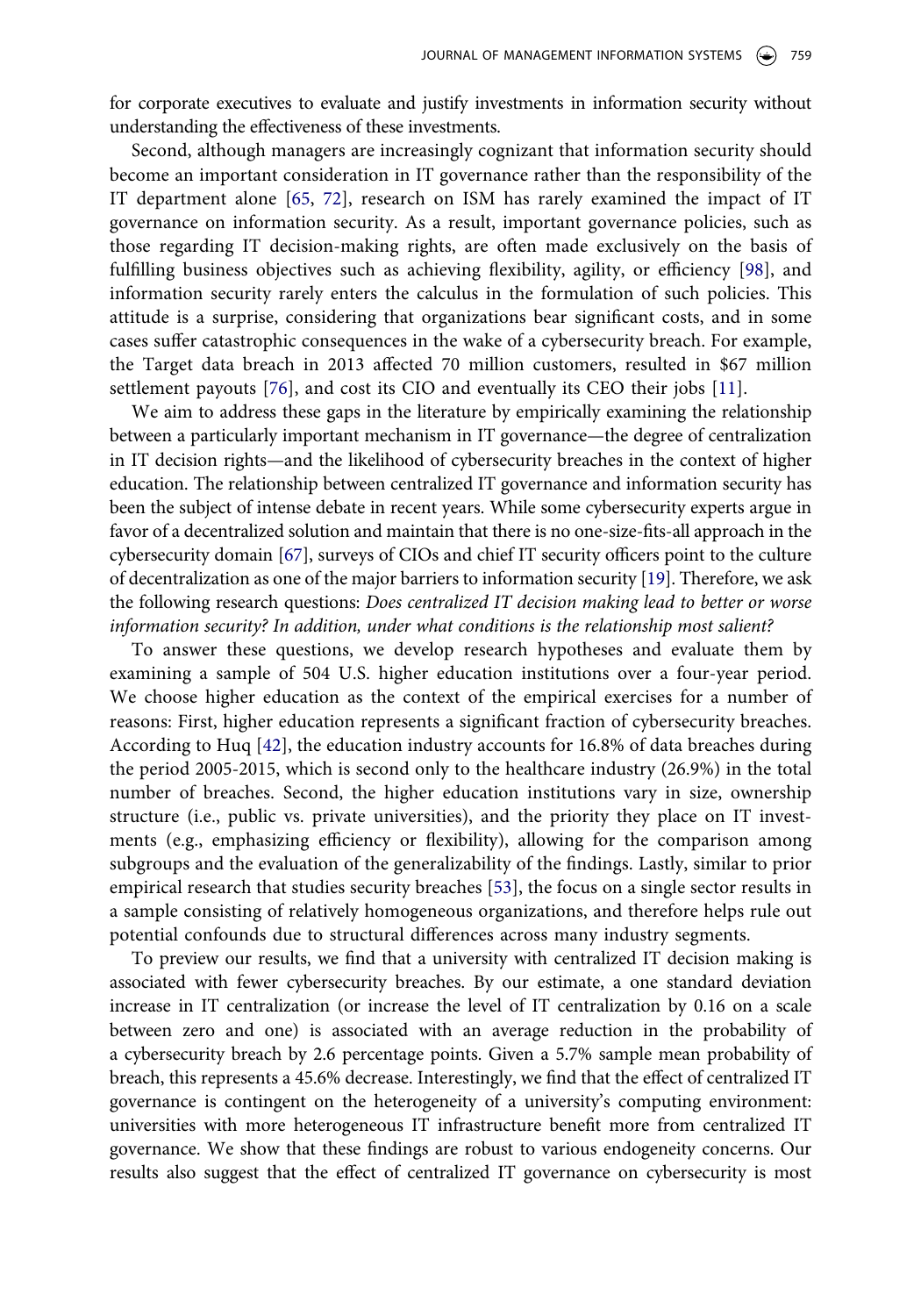pronounced in public universities and those with extensive research activities. Overall, these findings suggest that information security should become a crucial consideration in IT governance and provide several insights for mitigating security risks.

## **Related literature**

### *Information security management*

The management of information security has drawn significant research interests in the IS field. One stream of this literature focuses on information security planning in an organization. For example, Straub and Welke [\[82\]](#page-27-2) identify four phases in a model of security risk planning and characterize information security management as comprised of a number of sequential activities: deterrence, prevention, detection, and remedies. Cerullo and Cerullo [\[22\]](#page-25-1) argue that a business continuity plan should be considered part of the overall IT security plan, and identify major causes for unavailability in critical business systems.

The majority of studies on ISM focus on the tools and processes involved in the implementation of security countermeasures. For example, Cavusoglu et al. [\[21](#page-25-2)] investigate the conditions under which an intrusion detection system (IDS) offers value and demonstrate that improperly configured IDSs damage firms in a way that attracts more hacking. Ransbotham and Mitra [\[69](#page-27-0)] focus on the managerial process of control for technical solutions, resources, and tools, and propose a model which classifies security compromises as following either a deliberate or an opportunistic path. Some studies have also investigated practices related to software vulnerability disclosure and patching. For example, Arora et al. [\[6](#page-24-2)] find that software vulnerability disclosure accelerates software vendors' patch releases by nearly two and a half times, and open-source software vendors release patches more quickly than closed source software vendors. Cavusoglu et al. [\[20\]](#page-25-3) adopt a game-theoretic model to study vendors' patch management and show that social loss is minimized when patch release and update cycles are synchronized. August and Tunca [[7\]](#page-24-3) explore the optimal patch restriction policy and show that if the patching costs are relatively low, it is optimal to provide patches to all users including software pirates. Ransbotham et al. [[70\]](#page-27-1) suggest that market-based disclosure of vulnerabilities restricts the diffusion of vulnerability exploitations, reduces the risk of exploitation, and decreases the volume of exploitation attempts.

A number of studies also examined the issues related to security policy auditing and compliance. For example, drawing on the theory of planned behavior, Bulgurcu et al. [\[18\]](#page-25-4) investigate how the benefit of compliance, the cost of compliance and the cost of noncompliance affect users' intention to comply with information security policy. D'Arcy et al. [[25\]](#page-25-5) show that users' awareness of security countermeasures such as security policies and training directly affect users' perception of the severity of sanctions associated with information system misuse, leading to reduced misuse intention.

Finally, with cybersecurity breaches at organizations such as Target, Heartland Payment, and Sony inflicting damages on a large number of consumers [\[31](#page-25-6), [41,](#page-26-3) [56](#page-26-4)], some researchers started investigating the strategies and policies that can be employed to reduce cybersecurity breaches. For instance, Kwon and Johnson [\[52\]](#page-26-5) show that regulatory compliances can significantly reduce breach occurrences for operationally immature organizations in the healthcare industry, but the same does not apply to operationally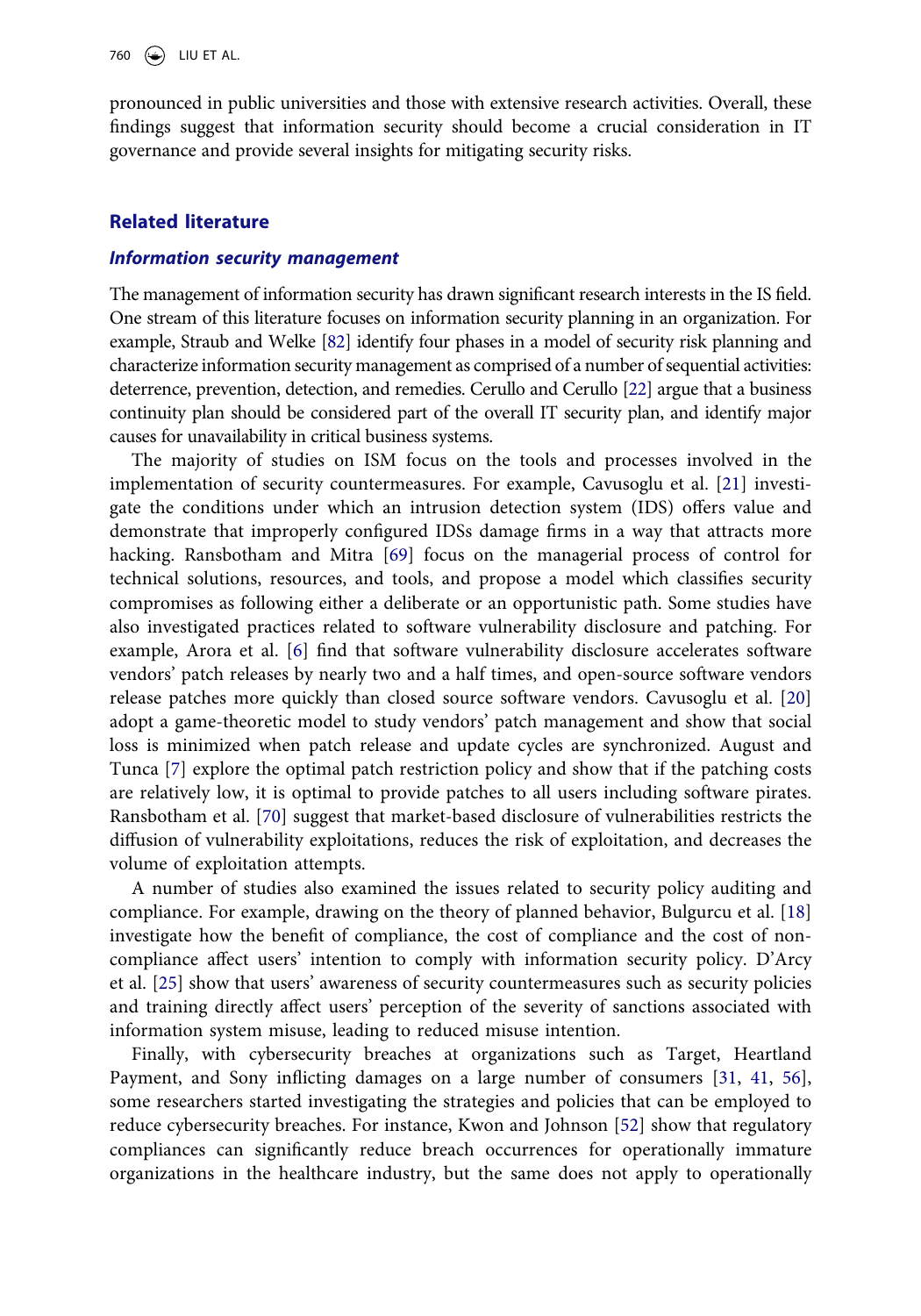mature organizations. Moreover, Kwon and Johnson [\[53](#page-26-2)] investigate proactive and reactive strategies on data breaches in the healthcare field and find that proactive security investment is associated with fewer security failures and positive externalities. Sen and Borle [[74\]](#page-27-7) show that stricter laws on data breach notifications can benefit consumers by reducing data breaches. A few studies have also investigated remedial actions after customers' data have been compromised. For example, Goode et al. [\[31](#page-25-6)] find that compensation can be an effective tool to improve customers' perception of service quality and continuance intention, and Gwebu et al. [\[34\]](#page-25-7) show that firms' reputation is important to protect firms' value amid a security breach incident.

### *IT governance*

IT governance is the specification of decision rights and accountability, which is intended to encourage desired outcomes from an organization's investment in IT [adapted from 92]. Weill and Ross [[91\]](#page-28-1) identify five major decision domains that fall under the purview of IT governance, including *IT principles, IT architecture, IT infrastructure, business application needs*, and *prioritization and investment*, and highlight *decision making structure, alignment processes*, and *formal communications* as the three major governance mechanisms. Sambamurthy and Zmud [\[73](#page-27-8)] argue that the choice of IT governance mode is subject to the influences of multiple contingency forces, which often amplify, dampen, or override one another. Alreemy et al. [[2\]](#page-24-4) have defined a set of critical success factors that are important in the implementation of IT governance through a comprehensive review of well-known standards, best practices, and frameworks of IT governance. Studies have also discovered a range of structural, procedural and relational practices that are used to govern information artifacts [\[84](#page-28-2)].

Recent studies have placed significant attention on identifying the antecedents of effective IT governance, such as the roles of IT steering committees and IT-related communication policies [\[40\]](#page-26-6), senior management involvement in IT [[28\]](#page-25-8), or the presence of relational culture and attitudinal commitment [\[23\]](#page-25-9). A number of studies have also empirically examined the relationship between IT governance and organization performance. For example, using data of matched CIOs and CEOs surveys, Wu et al. [\[97\]](#page-28-3) show that strategic alignment mediates the effectiveness of IT governance on organizational performance. In addition, Bradley et al. [[15\]](#page-25-10) find that the quality of IT governance has a positive impact on risk management and the contribution of IT to hospital performance using survey data gathered from CIOs of U.S. hospitals. Finally, some suggest that there is a significant interplay between organizational IT architecture and IT governance structure in shaping IT alignment [[88\]](#page-28-4).

#### **Theoretical background and hypotheses**

#### *IT governance and information security management*

There has been increasing awareness of the importance of information security among researchers and practitioners. Many argue that managing information security risks can no longer be a concern delegated to the IT department alone, and must be considered an integral component of IT governance [\[65,](#page-27-3) [72\]](#page-27-4). For example, Ferguson et al. [\[28\]](#page-25-8) argue that one of the central functionalities of IT governance is to facilitate risk assessments and to identify fraud and data breaches. Indeed, some researchers introduce the notion of Information Security Governance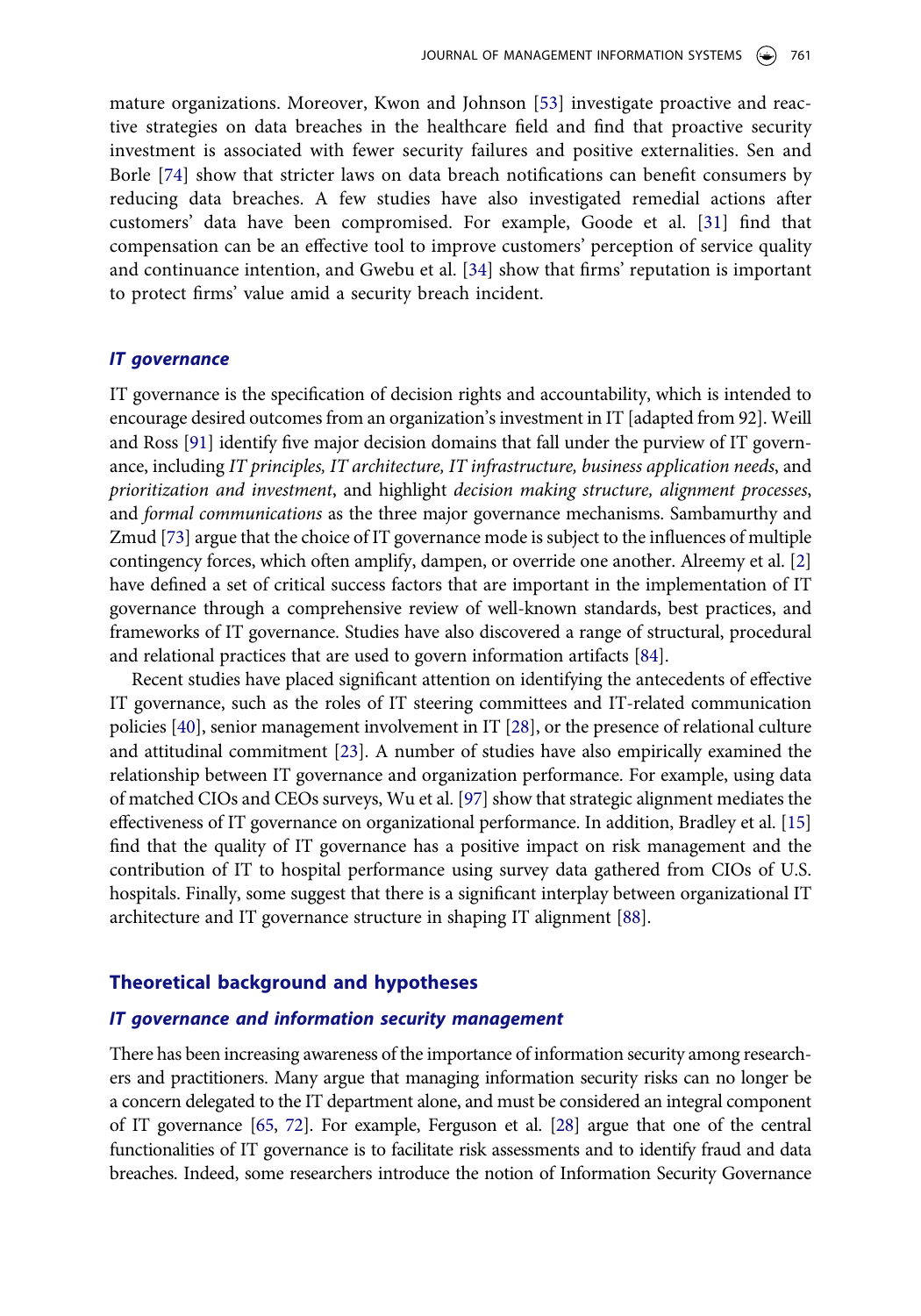762 LIU ET AL.

(ISG) as an essential element of enterprise governance, defined as "the leadership, organizational structures, and processes involved in the protection of informational assets" [\[45,](#page-26-7) p. 127], and call for bringing information security to the attention of corporate boards and CEOs [\[94\]](#page-28-5). In addition, a governance approach to information security is said to help better manage risks by communicating more effectively within an enterprise and with external parties such as regulators [\[62](#page-27-9)]. Building on this line of literature, we argue that information security constitutes a key element in IT governance that pervades the major governance decision areas. As an example, in [Table 1,](#page-5-0) we list some typical information security considerations involved in the IT governance decision areas as defined in Weill and Ross [\[91](#page-28-1)]. We present a detailed discussion of how centralized IT decision making—one of the most fundamental IT governance mechanisms highlighted in prior literature [\[91](#page-28-1)]—may affect information security, and develop our research hypotheses in the next subsection.

#### *Hypotheses*

One of the commonly used measures of information security performance is the incidents of cybersecurity breaches [\[53\]](#page-26-2). Consistent with prior literature, we define a cybersecurity breach as "an incident in which sensitive, protected or confidential data has potentially been viewed, stolen or used by an individual unauthorized to do so" [\[1](#page-24-5), p. 22], and propose hypotheses regarding the relationship between IT governance decisions and cybersecurity breaches.

#### *Centralized IT governance and cybersecurity breaches*

An enduring theme of the research in IT governance is whether various decision rights regarding IT in an organization, such as those involving IT application, infrastructure, or project implementation, should be centralized [\[16](#page-25-11), [73](#page-27-8)]. Prior research suggests that there are significant advantages and downsides associated with both centralized and decentralized decision making. For example, Xue et al. [\[98](#page-28-0)] argue that delegating the authority for IT decisions to business units may reap the benefits of quality and timeliness of decision making. This is because the business units are best positioned to make swift and informed decisions in response to their idiosyncratic local needs, changing environment and emerging opportunities [[3,](#page-24-6) [64](#page-27-10)]. Conversely, a decentralized IT governance may also raise the issues of control because of agency problems; the objectives of a business unit and the organization are not always perfectly aligned [[37,](#page-26-8) [43\]](#page-26-9). As a result, IT governance modes differ significantly across firms; in general, those that emphasize efficient operations are more likely to adopt a centralized approach to IT governance, while those that focus on rapid growth and innovation are more likely to espouse a decentralized approach [\[91](#page-28-1)]. Tiwana and Kim [\[87](#page-28-6)] suggest that firms exhibit more strategic agility when local units possess the decision rights for applications while a central IT group makes decisions on IT infrastructure. Ultimately, the choice of IT governance mode depends on the tradeoffs between the costs and benefits of different assignments of decision rights.

We argue that when it comes to information security, centralized IT decision making will lead to lower cybersecurity risks.

First, placing the decision-making authority in a centralized unit ensures *uniform control* and facilitates better strategic planning in information security, as the central unit can establish organization-wide security standards and data access policies by virtue of its vantage point of the whole organization's IT architecture [[17\]](#page-25-12). In contrast, under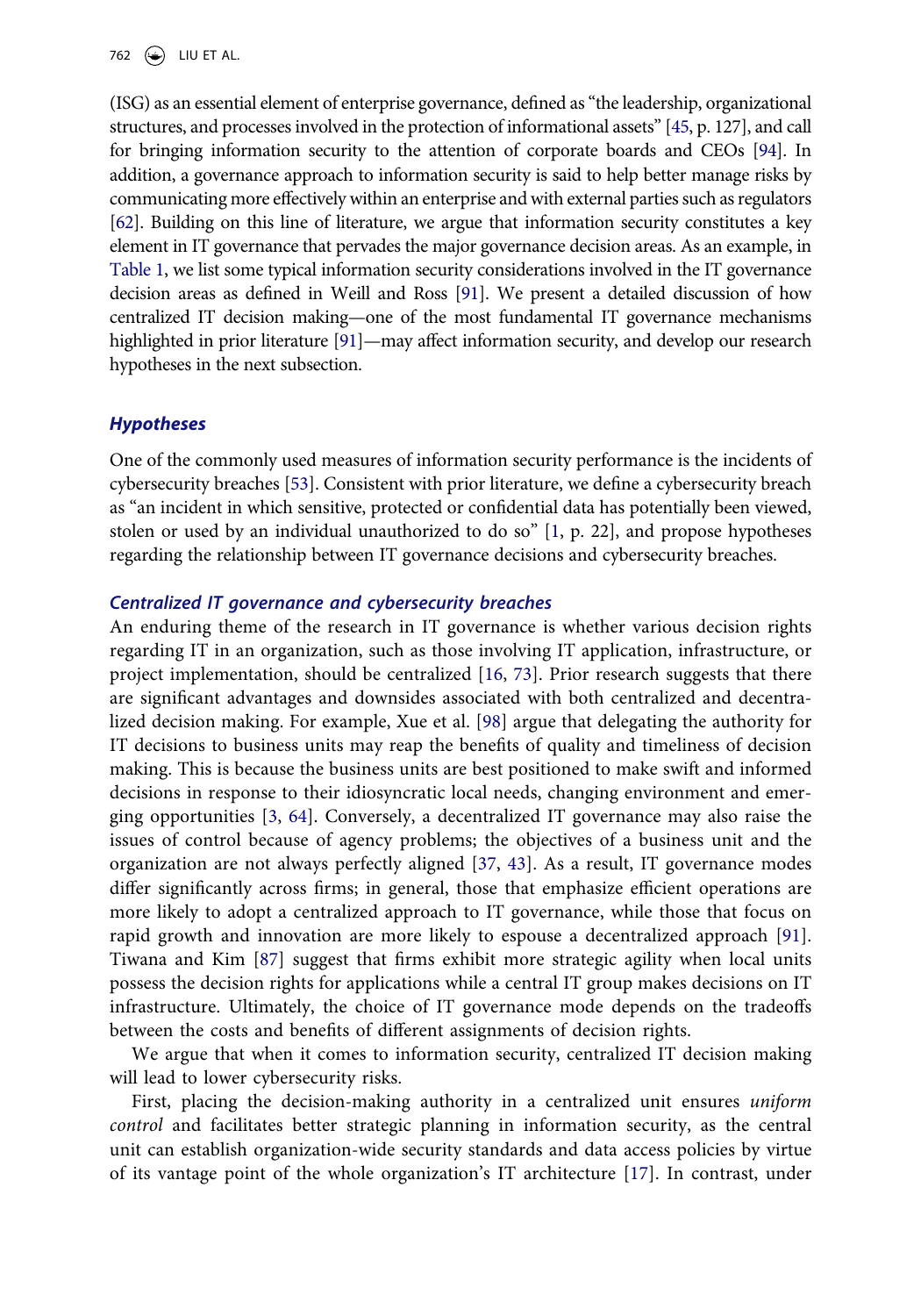<span id="page-5-0"></span>

|                                       |                                            |                                                                                               | <b>Decision Areas</b> |                               |                                                                                                                      |
|---------------------------------------|--------------------------------------------|-----------------------------------------------------------------------------------------------|-----------------------|-------------------------------|----------------------------------------------------------------------------------------------------------------------|
|                                       | T Principles                               | IT Architecture                                                                               | IT Infrastructure     | susiness Application<br>Needs | Prioritization and Investment                                                                                        |
| iformation Security<br>Considerations | Data access policies<br>Security protocols | Jentralized or distributed data Anti-virus software Protect customer<br>Security architecture |                       |                               | Identity management Secure transactions In-house or outsource information security<br>Choice between open source vs. |
|                                       | usiness continuity and disaster            | storage                                                                                       | ntrusion detection    | data                          | proprietary solutions                                                                                                |
|                                       | ecover)                                    |                                                                                               | ystems                | Regulatory                    |                                                                                                                      |
|                                       |                                            |                                                                                               |                       | compliance                    |                                                                                                                      |

Table 1. Information Technology (IT) Governance decision areas and examples of information security considerations **Table 1.** Information Technology (IT) Governance decision areas and examples of information security considerations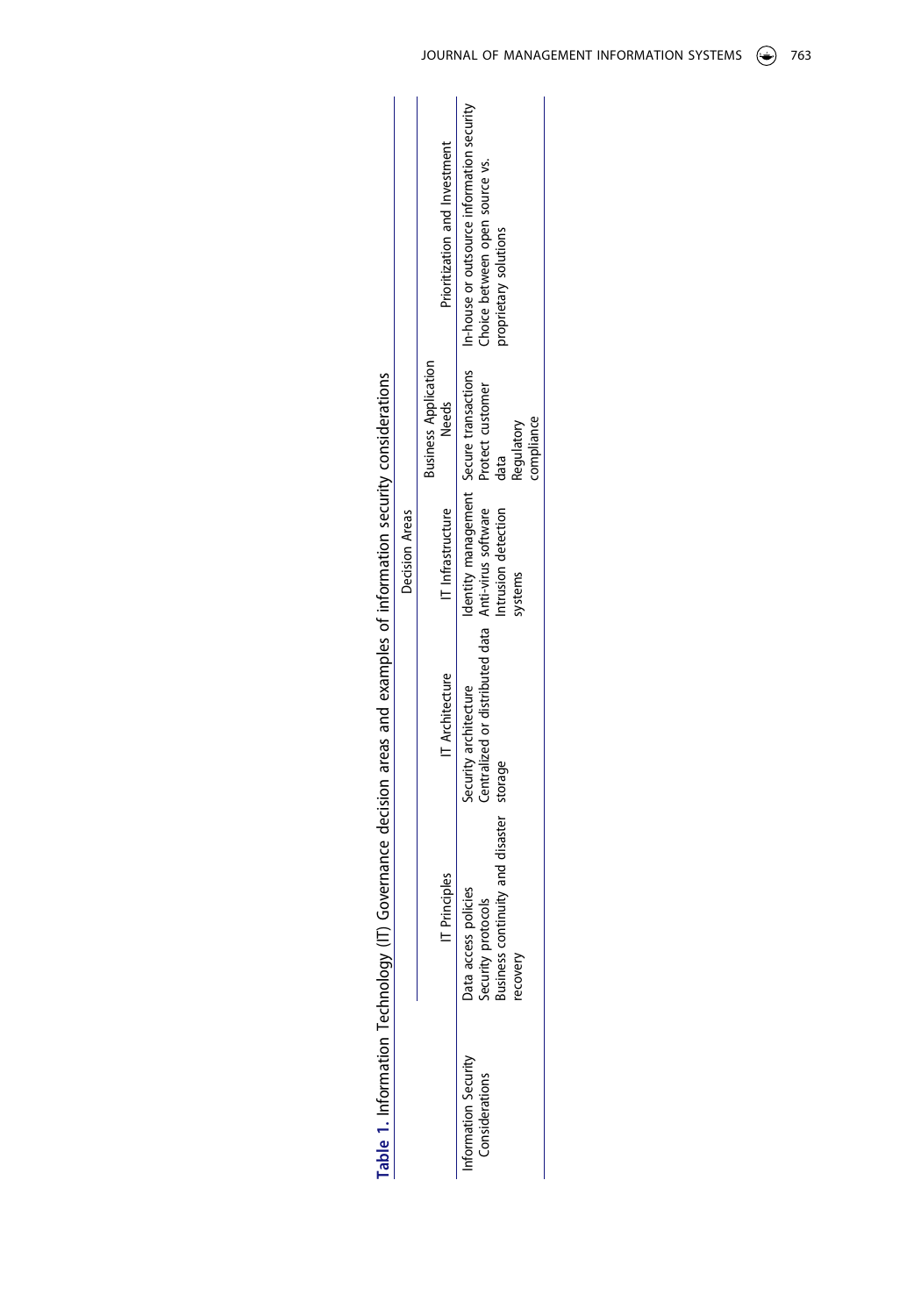764  $\left(\bigcirc\right)$  LIU ET AL.

a decentralized IT governance mode where academic units are left to make most of their IT-related decisions, the units are likely to be concerned primarily with securing their own systems, resulting in fragmented information security policies and inconsistent standards. As King [\[49](#page-26-10), p. 338] argues, centralized decision making "allows management to control adherence to organizational standards in system design and quality." Furthermore, the *alignment* between IS strategies and business needs is repeatedly ranked as one of the most critical issues for business leaders [\[83](#page-28-7)]. The inclusion of senior executives in a centralized governing body helps alleviate agency problems and ensures that the organization's business needs in information security are communicated effectively, and a shared consensus is reached between the central IT and business units during the process of strategic planning [[28\]](#page-25-8). Finally, centralized IT governance also helps remove ambiguities in the *accountability* of decision-makers by explicitly assigning duties and defining responsibilities. Such formal control ensures that the parties involved are aware of their responsibilities and are held accountable in the event of a security failure [[28\]](#page-25-8).

Second, a centralized decision structure facilitates more effective *assessment* and *audit* of the compliance of security protocols, because the centralized unit makes it easier to integrate assessment procedures into its organization-wide standard routines and enforce universal compliance [\[58](#page-26-11)]. A centralized approach is also beneficial to the reporting and review of security incidents as it facilities *information sharing* across subunits, allowing one subunit to benefit from the lessons learned by another. The literature on information security has found that information sharing results in reduced IT spending and an increased level of security [\[30,](#page-25-13) [32\]](#page-25-14). In addition, a concerted effort by a central IT unit raises the level of *awareness* and *coordination* across the campus about information security issues, leading to more effective security information gathering, diagnosis, and dissemination. For example, once areas of security vulnerability are identified, a central IT governing body can quickly send out alerts and deploy countermeasures throughout the organization.

Finally, the management of information security requires highly specialized technical skills, as well as a holistic understanding of the university's IT architecture as most security breaches today arrive via a network and spread quickly throughout a campus. Under such conditions, a central IT office, by virtue of *specialization* and *economies of scale* [\[49\]](#page-26-10), is more likely to possess the requisite knowledge and expertise. For example, a centralized IT office can afford to have a critical mass of personnel devoted to information security and a budget for the procurement of expensive security software, firewalls, and sophisticated intrusion detection tools. It may also have stronger bargaining power with external security software and service vendors, and achieve greater efficiency by avoiding duplication in resources, effort, and expertise [\[90](#page-28-8)], leading to better security performance. Based on the aforementioned discussion, we hypothesize:

*Hypothesis 1 (H1): Universities with a higher degree of centralized IT governance will have fewer cybersecurity breaches.* 

#### *Moderating role of IT heterogeneity*

The relative advantage of centralized IT decision making may also depend on the computing environment, such as the heterogeneity of an organization's IT infrastructure. Technologically heterogeneous systems may lead to ambiguity and uncertainty regarding system development and use [\[59](#page-27-11)] and, therefore, causing difficulties in system integration and interoperability.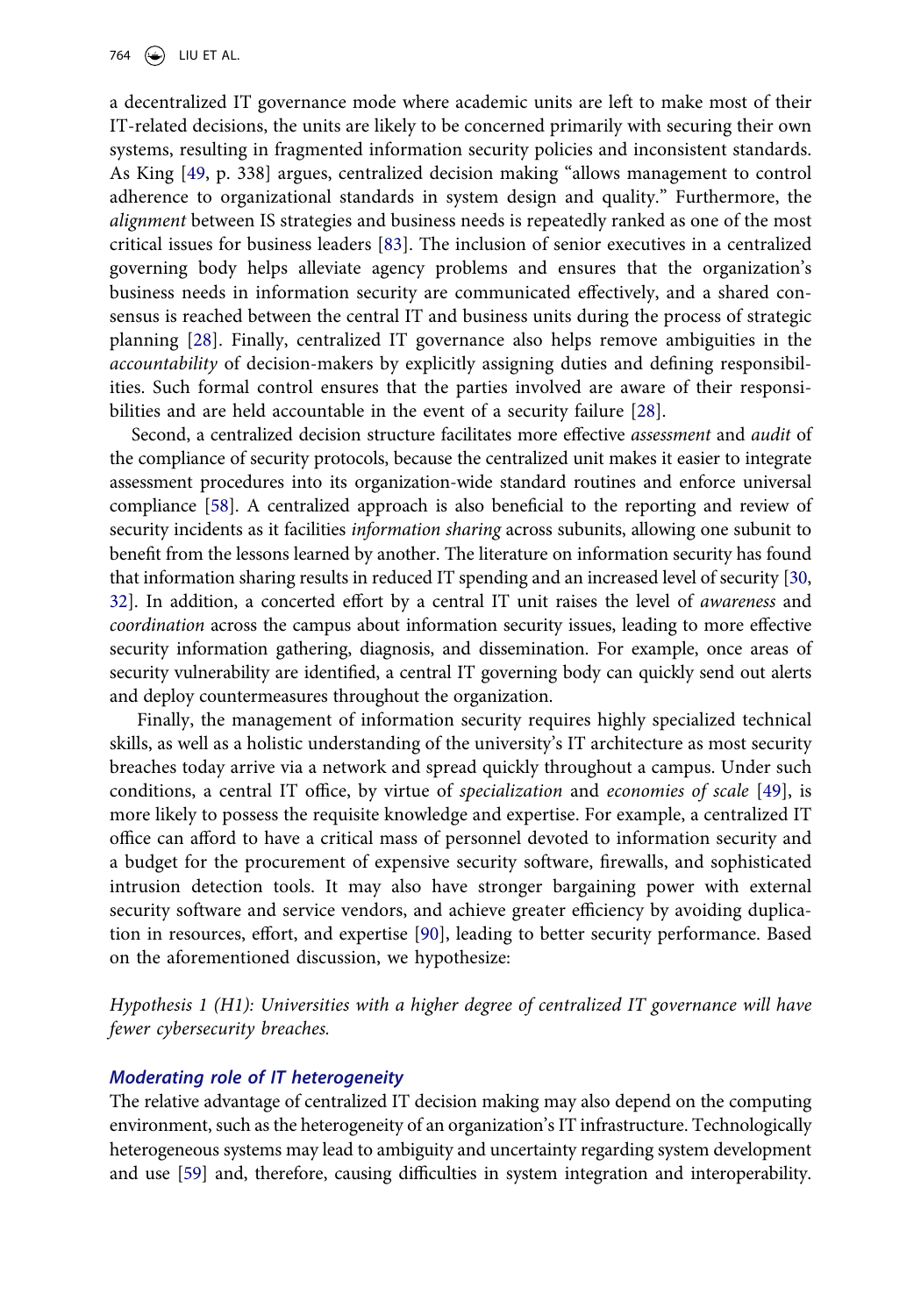Technological heterogeneity may be determined by a host of factors, such as the diversity of IT platforms and applications, and the variety of technology vendors.

We argue that with more heterogeneous computing infrastructure, the benefits of centralized IT governance on strengthening information security are amplified. This is because, in the presence of more complex heterogeneous information systems, *specialization* and *economies of scale* play a more critical role in the defense against cybersecurity intrusions. With high IT heterogeneity, a business unit is unlikely to afford a highly skilled IT security staff that is well versed in intrusion prevention, detection, and remedies across a variety of platforms and applications [\[46,](#page-26-12) [71,](#page-27-12) [85](#page-28-9)]. By contrast, a centralized IT office is more likely to acquire such specialized skills because it can use resources more efficiently and avoid duplication of effort. Furthermore, the major advantages of a decentralized approach—*autonomy* and *flexibility* are reduced in the presence of a heterogeneous IT environment. Under such conditions, the decentralized department IT staff, due to its narrow focus on its own IT systems, has a limited understanding of how the various platforms and applications are interconnected and how security risks are interdependent, leading to a reduced capacity to respond to security threats.

In addition, as the computing environment becomes more heterogeneous, the requirement for *interoperability* and *compatibility* increases when different IT subsystems need to comply with a set of standard security protocols, and centralized IT governance is better able to meet these requirements. It is well known that under a decentralized IT governance, system integration is difficult, and standardization faces greater challenges [\[14](#page-25-15), [26](#page-25-16)]. For example, when a university has multiple heterogeneous enterprise application systems for teaching, research, and human resource management, centralized identity and access management (IAM) with single sign-on not only meets control requirements but also makes life easier for the end-user [[68\]](#page-27-13). By comparison, a decentralized IAM results in multiple, fragmented identities for the same end-user, creating difficulty in using systems and more vulnerability for security breaches. Therefore, we hypothesize:

*Hypothesis 2 (H2): The effect of centralized IT governance on reducing cybersecurity breaches is greater for a university with a heterogeneous IT environment than for one with a homogeneous IT environment.* 

## **Data and methods**

#### *Data*

We assembled a longitudinal data set of cybersecurity breaches that have occurred in the higher education sector, as well as the institutional characteristics, IT-related investments, and IT practices of a sample of 504 U.S. higher education institutions during a four-year period (2011- 2014). Our data set consists of three major components, gathered from separate data sources. In addition to these three databases, we also use data obtained from *the Internet Crime Complaint Center (IC3)* of the Federal Bureau of Investigation (FBI). We provide details of these three major data components in this section.

#### *Cybersecurity breaches*

As cybersecurity breaches increasingly pose a threat to corporations, government agencies, and entities in the public sector, a number of organizations started data collection programs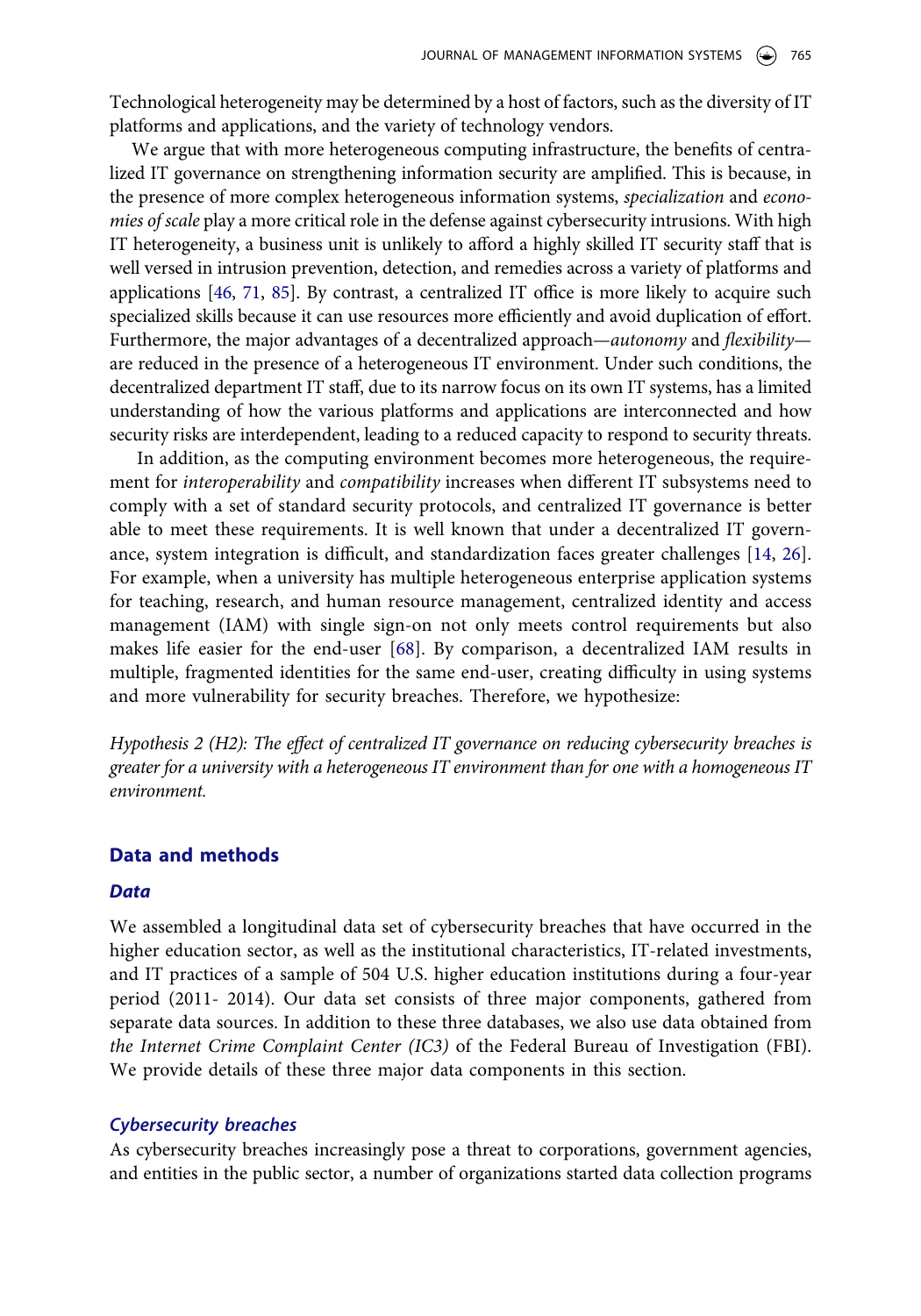on security breaches that aim to increase the awareness and reduce the risk for businesses and consumers[.2](#page-23-1) We collected data on cybersecurity breaches from two such databases that provide open access to the public: The Identity Theft Resource Center (ITRC), and the Privacy Rights Clearinghouse (PRC). These two databases are chosen because they provide the most comprehensive information about security breaches, and have been frequently used in prior studies to examine topics related to cybersecurity breaches [\[24](#page-25-17), [47,](#page-26-13) [53](#page-26-2)]. For the purpose of this research, we collected all the security breaches that involve U.S. higher educational institutions. We used the union of the breach incidences from the two independent sources to compile one comprehensive set of breach events during the time period of our study.

### *IT investments, governance, and security policies*

The second source of our data is the Educause Core Data Service (CDS), from which we obtain the measures of IT investments, IT governance, and related information security practices and policies. Educause is a nonprofit association dedicated to advancing higher education by shaping strategic IT decisions through the use of information technology. Educause has over 1,800 colleges and universities as its members, who complete an annual survey on IT staffing, finance, and services. The annual CDS survey is organized into a set of *required modules* that collect basic, core IT information and *optional modules* that collect more details on specific IT domains such as IT personnel, educational IT use, research computing, and information security policies. The participating institutions use CDS data for communicating the value of IT, benchmarking IT budgets and staffing, and comparing IT department structure and service delivery with peer universities.

#### *University characteristics*

We obtain various characteristics of the higher education institutions from the Integrated Postsecondary Education Data System (IPEDS), which conducts a system of interrelated surveys for the U.S. National Center for Education Statistics (NCES) to collect data from all primary providers of postsecondary education. The annual IPEDS surveys are mandatory for institutions that participate in any federal student financial programs and more than 7,500 institutions complete IPEDS surveys each year. IPEDS collects data in key areas such as admission and enrollment, student financial aid, degrees and certificates conferred, and institutional human and fiscal resources, among others. The data is widely used by educational research organizations, such as the *College Board, Peterson's*, and *U.S. News & World Report* to compile their publications.

## *Empirical models*

We specify that for a university *i*, the expected number of cybersecurity breaches it experiences in year *t* is the product of two factors, assuming that security breaches are observable and fully detected (we further relax the full detection assumption in the Supplemental Online Appendix):

$$
E[N_{it}(break)] = M_{it}(attack) * q_{it}(break|attack)
$$
\n(1)

where  $N_{it}$  is the number of security breaches that university *i* had during year *t*,  $M_{it}$  is the number of the cybersecurity attacks that university  $i$  encountered during year  $t$ , and  $q_{it}$  is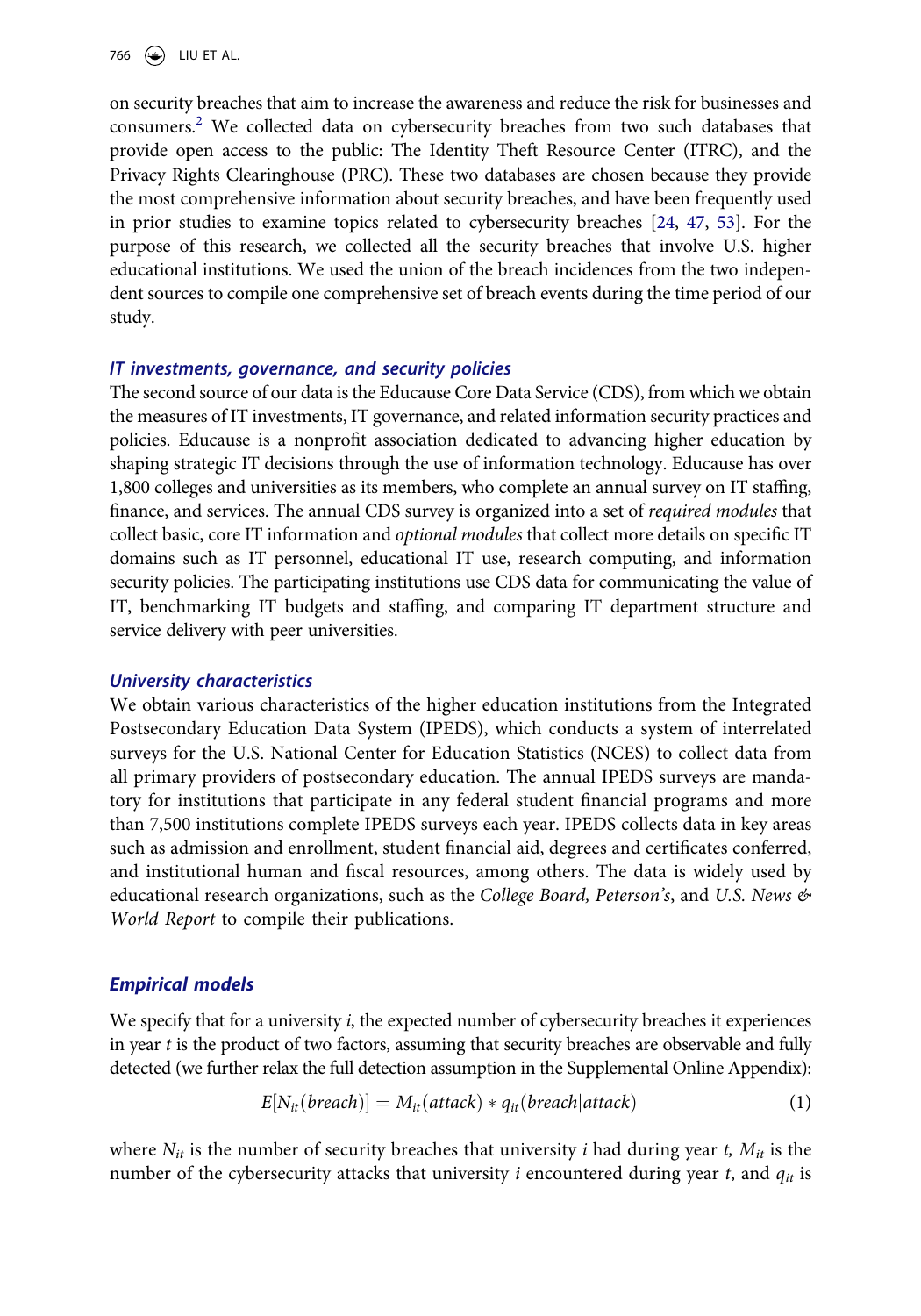the conditional probability of a cybersecurity breach when the university is subject to an attack.  $M_{it}$  is likely to be affected by a host of variables  $X_{it}$  that make the university a highvalue target for the hackers, such as the size of the institution or the number of data centers. *qit* is likely a function of a set of variables **Zit** that determine the university's ability to secure its digital assets against cybersecurity attacks, such as its IT security policies, its intrusion detection efforts, and its employment of managed security service providers. Assuming that the elements in  $X_{it}$  and  $Z_{it}$  multiplicatively shape  $M_{it}$  and  $q_{it}$ , we have

$$
E[N_{it}(break)] = e^{\alpha + \beta_1 X_{it}} * e^{\gamma + \beta_2 Z_{it}}
$$

Or in log form,

$$
lnE[N_{it}] = \beta_0 + \beta_1 \mathbf{X}_{it} + \beta_2 \mathbf{Z}_{it}
$$
 (2)

where  $\beta_0 = \alpha + \gamma$ . Equation 2 can be estimated by a number of regression models, such as the Poisson model or linear regression models. In our sample, however, it is extremely rare for a university to suffer more than one cybersecurity breach during any given year.<sup>[3](#page-24-7)</sup> Therefore, the dependent variable,  $lnE[N_{it}]$ , is essentially binary. As a result, we replace the dependent variable with a binary response to estimate the following model:

$$
E[p_{it}(breakh)] = f(\beta_0 + \beta_1 \mathbf{X}_{it} + \beta_2 \mathbf{Z}_{it})
$$
\n(3)

where  $p_{it}$  is the probability of observing a security breach. A natural estimation model that is often used for binary responses is the logistic regression model, where the log-odds ratio is a linear function of the predictors. Logistic regressions relax the assumption that the error terms need to be normally distributed, and address issues such as heteroscedastic errors and the out-of-the-range probability predictions produced by linear models [33, p. 663].

A second approach of estimating equation 3 is the linear probability model (LPM), which represents a linear approximation to the nonlinear models. LPM is known to have several limitations; for example, it may result in predictions of probabilities that are not bounded by the range of zero and one, and the error term is heteroskedastic by definition. However, LPM is more amenable to the controlling for unobserved heterogeneities by using panel data methods (i.e., through the use of fixed effects), and has well-developed methods to address endogeneity issues. In addition, prior research has shown that LPM generates reasonable estimates within the region of support of the data with appropriate robust standard error corrections [4, pp. 102-107; 60]. Therefore, we use LPM as our baseline estimation model and use logistic regression as a secondary estimation method.

#### *Sample and variables*

The sample of our empirical investigation is defined as follows. We started with the set of universities surveyed by IPEDS, and matched IPEDS and Educause CDS data by university name using automated name matching. We then manually examined the unmatched names to rule out the possibility of different naming conventions used in the two systems. The process resulted in 1,069 universities in both IPEDS and Educause CDS databases. We further excluded observations for which important variables of interest (such as information security policies) are missing due to incomplete reporting. In addition, according to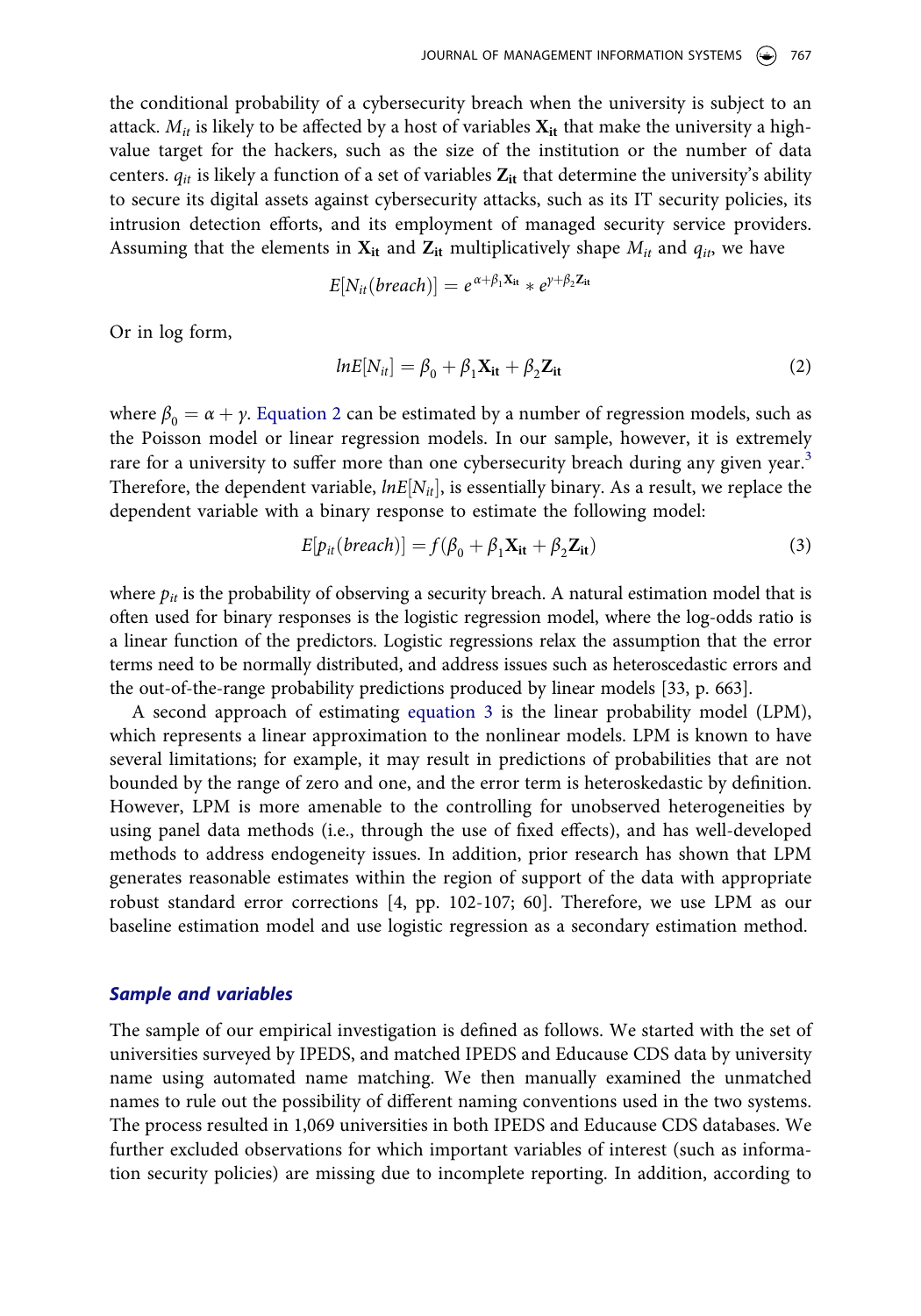IPEDS, a university falls into one of the following categories: 1) Degree-granting, graduate with no undergraduate degrees; 2) Degree-granting, primarily baccalaureate or above; 3) Degree-granting, not primarily baccalaureate or above; 4) Degree-granting, associate's and certificates; 5) Non-degree-granting, above the baccalaureate; 6) Non-degree-granting, sub-baccalaureate; 7) Not reported or not applicable. Because the Educause CDS survey primarily targets universities in the second category, we limit our sample to a relatively homogeneous set of universities that are degree-granting, primarily baccalaureate or above. This results in a sample of 1,278 observations for 504 universities over a 4-year period, representing an unbalanced panel. To allow for a causal interpretation and rule out reverse causality, all the independent variables are lagged for one year, meaning that we use IT governance and other institutional characteristics in year *(t-1)* to predict cybersecurity breach in year *t*. [4](#page-24-8) As 2011 marks the first availability of Educause CDS data, we collect data for a 4-year period from 2011 to 2014 for all the independent variables, and use data from 2012-2015 for the dependent variable of cybersecurity breaches at the universities.

We provide details on the variables we use in the regressions in the following. As a summary, [Table 2](#page-11-0) presents the definition of all the variables included in this study.

### *Dependent variable*

Following prior literature [\[5](#page-24-9), [53\]](#page-26-2), the dependent variable, Cybersecurity Breach, is defined as a binary indicator that represents whether a university encountered a cybersecurity breach in a given year. We collect the security breach data from both ITRC and PRC databases for all incidents in the higher education sector, and use the union of the two data sets to define our dependent variable by matching the security breach list to our sample universities. *Security Breach* is set to 1 if a university encountered at least one cybersecurity breach event in a year, and to 0 otherwise. We present the number of observations, as well as the distribution of cybersecurity breaches by year in [Table 3.](#page-12-0) Overall, we observe 73 breaches among the 1,278 observations in our sample during the period of 2012-2015, representing 5.7% of the sample.

#### *Independent variables*

*IT centralization.* We construct the measure of the degree of IT centralization using data from the Educause CDS database. The Educause CDS survey provides information on the organizational units that are responsible for a series of IT functions and services. For each IT function or service, the respondent answers if it is provided by (i) primarily central IT; (ii) shared between central IT and other admin or academic unit(s); (iii) primarily other admin or academic unit(s); (iv) primarily system or district office; (v) primarily outsourced; and (vi) not applicable or no organizational unit responsible. Consistent with our theoretical arguments, the IT Centralization measure is constructed based on the whole range of IT functions and services provided by a university rather than the specific domain of IT security. Because there are slight differences in the IT functions and services included in the CDS survey over the four-year period of our study, we calculate the IT centralization variable using only the IT functions that were consistently included in the survey over the sample period; these IT functions are considered the most mission-critical ones, including "IT policy," "Project management/Business process/Systems analysis," "Institutional research," "IT support services - Help desk," "Classroom and learning space support," "Library," "Research technology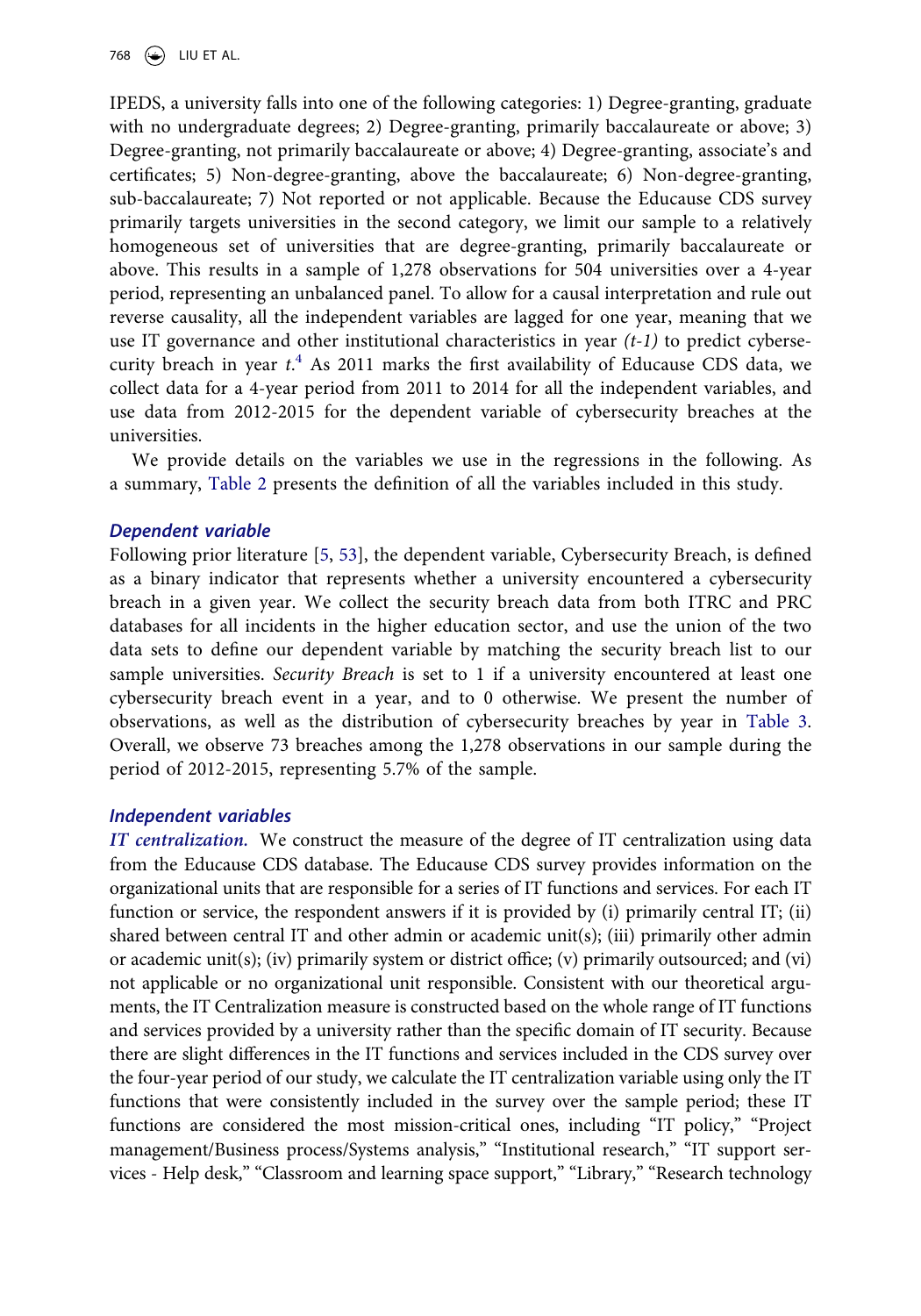<span id="page-11-0"></span>

| Table 2. Variable descriptions                                                                                              |                                                                                                                                                                                                                                                                                                                                                                      |                                                                |
|-----------------------------------------------------------------------------------------------------------------------------|----------------------------------------------------------------------------------------------------------------------------------------------------------------------------------------------------------------------------------------------------------------------------------------------------------------------------------------------------------------------|----------------------------------------------------------------|
| Variable                                                                                                                    | Description                                                                                                                                                                                                                                                                                                                                                          | Source                                                         |
| Independent variables<br>Dependent variable<br>Security Breach                                                              | Whether a university encounters a cybersecurity breach in a given year or not.                                                                                                                                                                                                                                                                                       | <b>ITRC and PRC</b>                                            |
| <b>IT</b> Centralization                                                                                                    | The degree of IT centralization.                                                                                                                                                                                                                                                                                                                                     | Educause<br>CDS                                                |
| IT Heterogeneity                                                                                                            | The average of Blau's Indexes of operating systems and server systems used in the data centers.                                                                                                                                                                                                                                                                      | Educause<br>CDS                                                |
| Variables that influence cybersecurity at<br>Data Centers<br><b>Students</b>                                                | of data centers a university manages.<br>of students in a university.<br>tacks (X)<br>The number<br>The number                                                                                                                                                                                                                                                       | Educause<br><b>IPEDS</b>                                       |
| Variables that influence the probability<br>Carnegie Classification<br>State Cybercrimes<br>Research Grants<br>Locale Codes | Locale codes identify the geographic status of a university on an urban continuum ranging from city size, suburb size, town size, to rural.<br>of complaints of Internet crime/population (per 10,000 residents) of each state.<br>The sum of federal, state and local research grants.<br>of cybersecurity breach (Z)<br>Carnegie Classification 2010<br>The number | <b>IPEDS</b><br><b>PEDS</b><br>PEDS<br>CDS<br>$\tilde{\Omega}$ |
| Outsourced Security                                                                                                         | niversity outsources IT Security or not.<br>Whether a ur                                                                                                                                                                                                                                                                                                             | Educause<br>GDS                                                |
| Scan Policy                                                                                                                 | Whether a university conducts proactive scans for its critical systems and institutionally owned or leased computers or not.                                                                                                                                                                                                                                         | Educause<br>CDS                                                |
| Patch Policy                                                                                                                | Whether a university requires its critical systems and institutionally owned or leased computers to be expeditiously patched or updated or<br>not.                                                                                                                                                                                                                   | Educause<br>CDS                                                |
| Multi-institutional<br>Collaboration                                                                                        | Whether an institution participates in public/private information sharing activities such as the U.S. FBI InfraGard program or not.                                                                                                                                                                                                                                  | Educause<br>CDS                                                |
| IT Funding                                                                                                                  | The dollar amount of central IT funding during the fiscal year, normalized by the number of students.                                                                                                                                                                                                                                                                | Educause<br>ξ                                                  |
| Instrumental Variables for IT centralization<br>Private Sector CIO<br>Average Distance                                      | physical distance between the focal university and other universities in the same multi-campus university system.<br>s prior job is in a private sector or not.<br>Whether CIO'<br>The average                                                                                                                                                                       | Educause<br><b>IPEDS</b><br>CDS                                |
|                                                                                                                             |                                                                                                                                                                                                                                                                                                                                                                      |                                                                |

Notes: ITRC, Identity Theft Resource Center; PRC, Privacy Rights Clearinghouse; Educause CDS, Educause Core Data Service; IPEDS, Integrated Postsecondary Education Data System; IC3,

Internet Crime Complaint database.

JOURNAL OF MANAGEMENT INFORMATION SYSTEMS  $\circledast$  769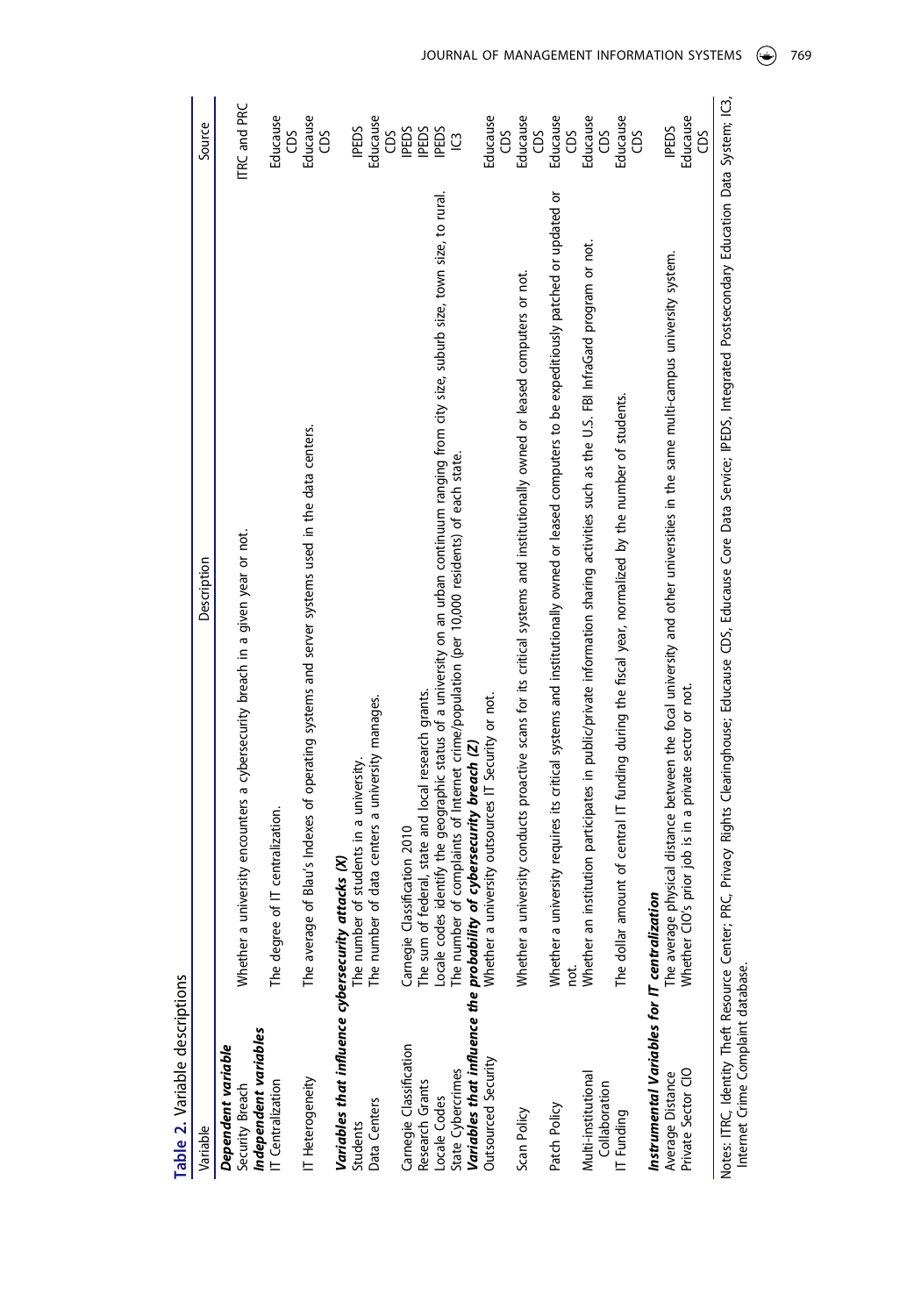|       |           | . .    |         |
|-------|-----------|--------|---------|
|       | No breach | Breach | Total   |
| 2012  | 292       | 25     | 317     |
|       | 92.11%    | 7.89%  | 100.00% |
| 2013  | 356       | 20     | 376     |
|       | 94.68%    | 5.32%  | 100.00% |
| 2014  | 329       | 18     | 347     |
|       | 94.81%    | 5.19%  | 100.00% |
| 2015  | 228       | 10     | 238     |
|       | 95.80%    | 4.20%  | 100.00% |
| Total | 1205      | 73     | 1278    |
|       | 94.29%    | 5.71%  | 100.00% |

<span id="page-12-0"></span>**Table 3.** Number of cybersecurity breaches by year

services," "Data center," and "Network infrastructure and services." For each university-year observation, we then calculated the percentage of IT functions that the central IT office or system IT office was responsible and use this percentage as our measure of *IT centralization*.

*IT heterogeneity.* Prior research has emphasized that system integration and the exchange of data are particularly difficult when an organization has a multitude of heterogeneous and autonomous information systems [[35](#page-26-14)]. We capture the heterogeneity of a university's computing environment by the types of operating systems and the hardware systems used in its data centers, which are obtained from the Educause CDS database. Therefore, this variable reflects IT heterogeneity at the university level. For operating systems, the survey respondent indicates whether operating systems (1) Mainframes, (2) Windows, (3) Unix, (4) Linux, or (5) other operating systems are used in each data center that the university operates. For hardware systems, the survey respondent indicates if any of the following systems were deployed in each data center: (1) Apple servers, (2) Cisco servers, (3) Dell servers, (4) Fujitsu servers, (5) Hitachi servers, (6) HP servers, (7) IBM servers, (8) Sun/Oracle servers, or (9) other servers. We employ a commonly used measure of heterogeneity, the Blau's index [[13](#page-24-10)], to calculate the heterogeneity of operating systems and hardware systems in the data centers, and average the two as our measure of IT heterogeneity. The variable is calculated as:

$$
IT \; Heterogeneity = \frac{OS \; Heterogeneity + HW \; Heterogeneity}{2} = \frac{\left(1 - \sum_{i=1}^{R_{os}} p_i^2\right) + \left(1 - \sum_{j=1}^{R_{hw}} p_j^2\right)}{2}
$$

where *p* represents the percentage of data centers that deploy operating system *i* or hardware system *j*, and *R* represents the total number of operating systems or hardware systems. A higher level of Blau's index implies a higher level of heterogeneity.

#### *Variables that influence cybersecurity attacks (X)*

Universities vary in their attractiveness as a target of cybersecurity attacks, which depends on a host of institutional attributes. We control for a multitude of institutional characteristics that may influence the likelihood of cybersecurity attacks.

First, larger universities, such as those having a greater number of students, are likely to store a larger amount of sensitive data records such as student financial information and social security numbers. The wealth of sensitive information they keep, as well as their high visibility, makes these universities highly valued targets for intruders. To account for the size of an institution, we include in our regressions the total number of students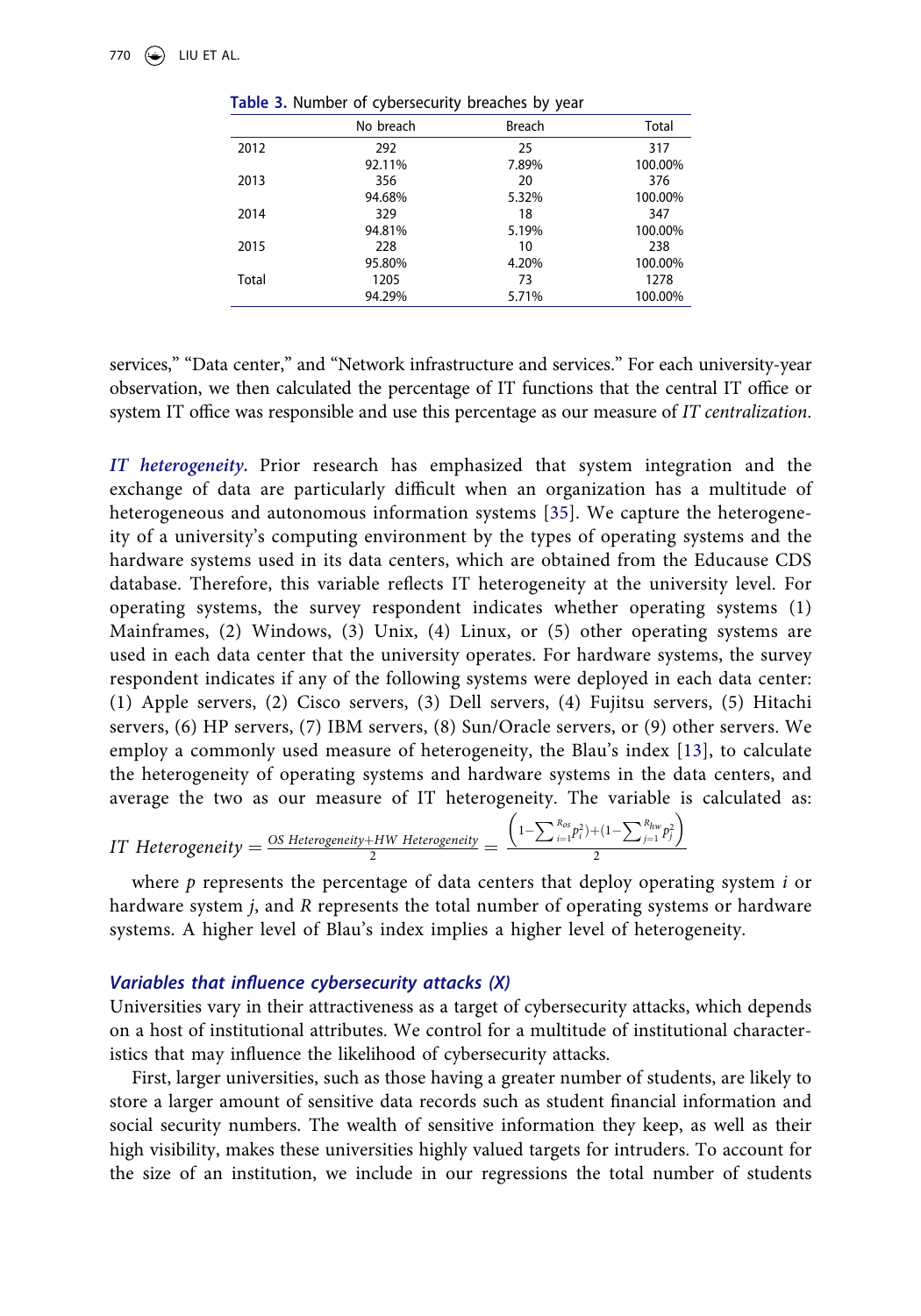enrolled in the university (*Students*), which is retrieved from the IPEDS database. Prior research on information security has used similar measures such as the number of fulltime employees to control for organization size [[61\]](#page-27-14). We use the log form of *Students* in the regressions as its distribution is highly skewed. We have also experimented with adding other controls for the university size such as the size of the faculty or staff, the number of schools within the university, the number of programs offered, and they do not significantly change our findings. To avoid potential collinearity issues, we exclude these alternative measures of size from the models.

Second, data centers play a critical role in the storage, management, and dissemination of data, as well as the execution of business transactions in a university, making them a primary target for cybersecurity intrusions. A larger number of data centers operated by a university increases the risk exposure of the university. Therefore, we include a control variable obtained from Educause—the number of *Data Centers* operated by a university—in the regressions. Our inclusion of this variable is consistent with earlier work that used the amount of IT equipment as a proxy for available IT resources [\[53](#page-26-2)].

Third, the research and development (R&D) activities carried out by a university's faculty and researchers make it a particularly attractive target for cybersecurity attacks, because these activities usually generate valuable intellectual properties that are at risk of being stolen and misappropriated. We control for the input of the R&D activities through the amount of *Research Grants* a university obtains [[75\]](#page-27-15). The amount of Research Grants is defined as the sum of federal, state, and local research grants that the university receives in a given year. We use the log form of *Research Grants* in the regressions as its distribution is highly skewed.

Fourth, prior research shows that organization type may influence exposure to information security risks [[5](#page-24-9), [53\]](#page-26-2). Therefore, we added the *Carnegie Classification* of a university as a control variable. The Carnegie Classification of Institutions of Higher Education is a framework for classifying colleges and universities in the United States and is often used to identify groups of roughly comparable institutions.

Finally, prior research suggests that the pattern of cybersecurity attacks displays significant spatial variations [\[47,](#page-26-13) [51](#page-26-15)]. To tease out the potential influences of geography, we:

- (1) Used the *Locale Codes* of a university as a control for the geographic region. The value of this variable ranges from city, suburb, town, to rural area.
- (2) We constructed a variable that represents the frequency of cybercrimes at the state level from the *Internet Crime Complaint* (IC3) database from the FBI. We collected the number of reported cybercrimes from each state and year during our sample period and normalize the number by the state population. The variable *State Cybercrime* is defined as the number of cybercrimes per 10,000 residents.

## *Variables that influence the conditional probability of cybersecurity breach (Z)*

*Outsourced security.* Enterprise information systems are constantly subject to ever more sophisticated cybersecurity attacks, and it becomes increasingly difficult and costly for an organization to protect its digital assets against cybersecurity intrusions. As a result, some organizations choose to employ external vendors to manage their information systems security and defend against intruders. The outsourcing of information security might benefit from economies of scale and access to highly specialized labor [\[54\]](#page-26-16), which are difficult to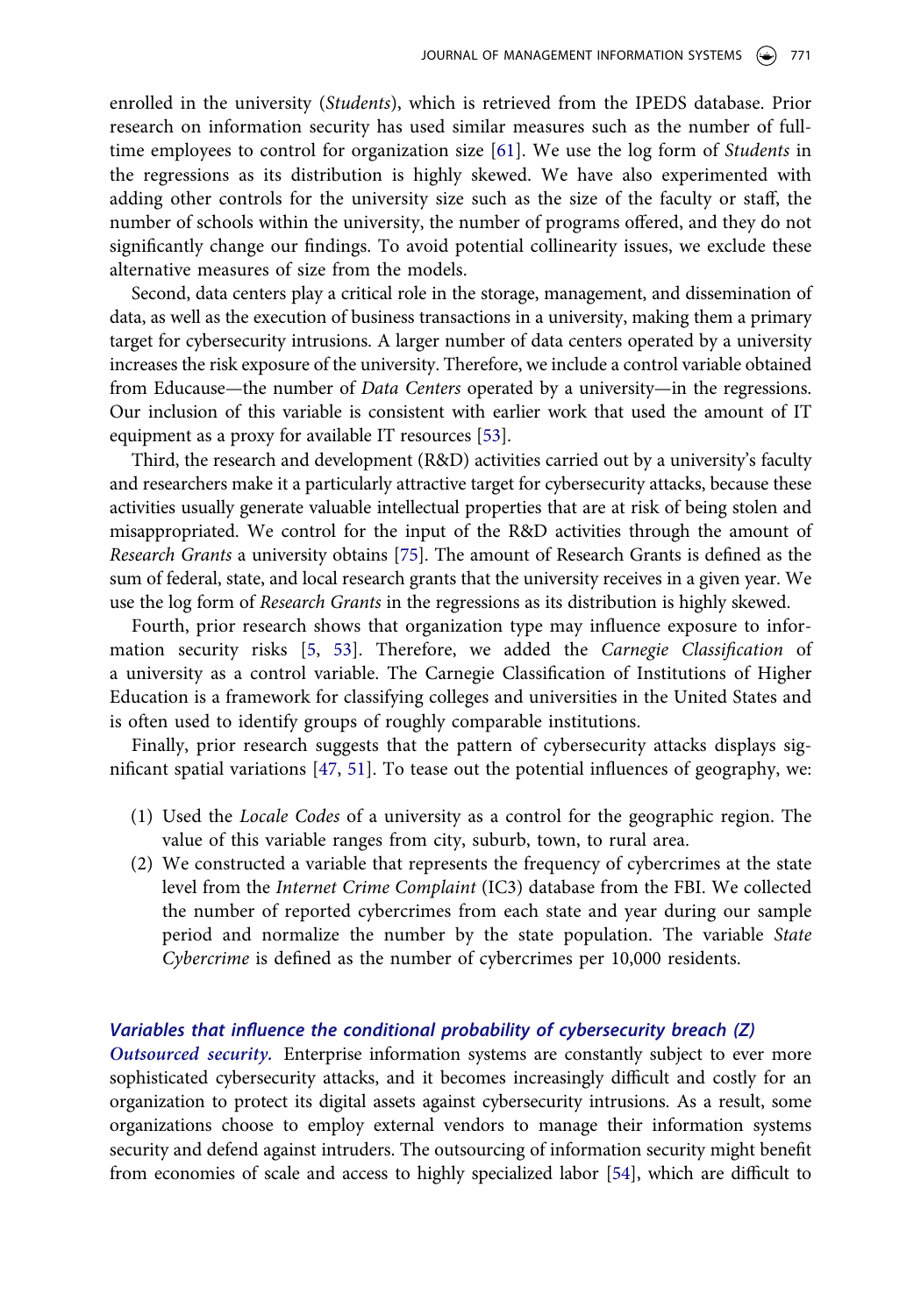obtain if security is managed in-house. Therefore, in our regression models, we control for whether a university outsourced its security to a third-party vendor. The Educause CDS survey includes a question that asks the respondents whether IT security is primarily the responsibility of outsourced vendors. We created the binary indicator variable, *outsourced security*, which is set to 1 if a university outsources its IT security and to 0 otherwise.

*Intrusion detection and prevention policies.* An important decision with respect to cybersecurity is whether or not a university addresses security problems proactively or reactively [\[53](#page-26-2)]. A proactive policy, for example, may involve using systems to scan networks, to detect and fix vulnerabilities before an outside intruder can exploit them [\[21\]](#page-25-2), or require computers to be regularly and expeditiously patched or updated [\[6](#page-24-2)]. We collect data on a series of intrusion detection and prevention activities conducted by the universities in our sample from the Educause CDS database. These policies are broadly classified into two groups:

- (1) whether a university conducted proactive scans to detect known security exposures of the university network for its critical systems and institutionally owned or leased computers (*Scan Policy*).
- (2) Whether a university requires its critical systems and institutionally owned or leased computers to be expeditiously patched or updated (*Patch Policy*).

*Multi-institutional collaboration.* To improve information security compliance and data protection, a number of multi-institutional programs or confederations have been established to provide coordination among higher education institutions  $[66, 99]$  $[66, 99]$  $[66, 99]$  $[66, 99]$  $[66, 99]$ . <sup>5</sup> The Educause CDS database reports the participation of member universities in these multiinstitutional collaborations. Sharing information on breaches allows universities to increase their awareness of security risks and benefit from the lessons learned from other universities. This variable is set to 1 if a university participates in any public/private collaboration programs, and to 0 otherwise.

*IT funding.* A large part of a university's IT capability, including its capability of detecting and preventing cyber intrusions, is determined by universities' investments in its IT personnel and infrastructure [\[53\]](#page-26-2). Therefore, we control for *IT Funding* in our setting, which is the dollar amount of the total funding the central IT department receives. We normalize this variable by dividing IT Funding by the number of students at a university. We also experimented with an alternative measure, the size of the IT staff, and all findings remain similar.

## *Summary statistics and correlations*

In [Table 4a](#page-15-0) we present the summary statistics of the main variables used in the data analyses.<sup>6</sup> On average, the central IT office is responsible for 61% of IT functions and services. The universities in our sample have a moderately heterogeneous computing environment in their data centers, with an average Blau's Index of 0.60. The average number of students is 7,631. The majority of the universities patch critical systems and institutional-owned computers (70%), but only about a third (39%) conduct a proactive scan of critical systems and institutional-owned computers. Universities in our sample on average have 3.95 data centers, and the mean IT funding per student is about \$1,610 a year.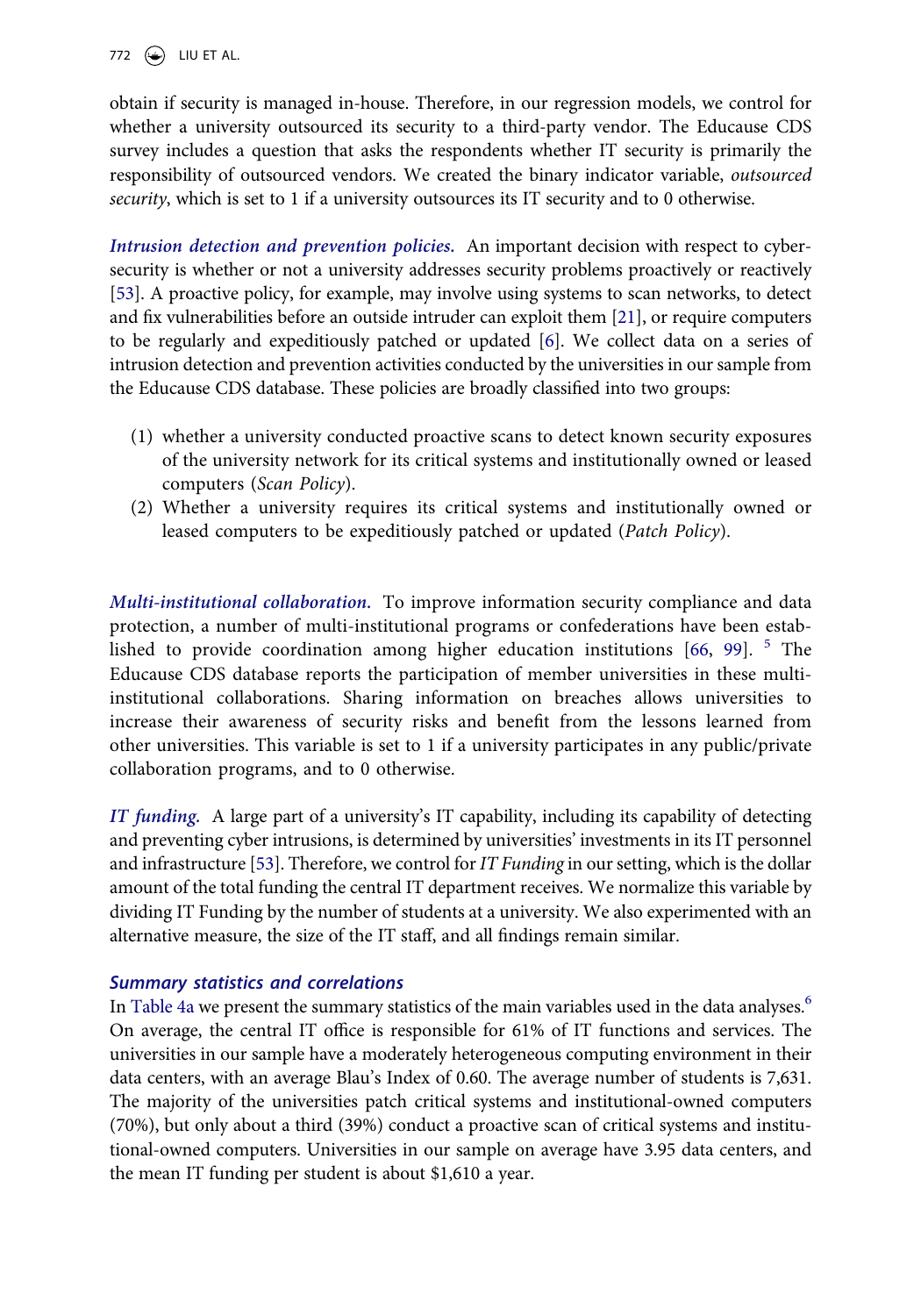|                                          | Mean | <b>SD</b> | Min  | Max   |
|------------------------------------------|------|-----------|------|-------|
| Security Breach                          | 0.06 | 0.23      | 0.00 | 1.00  |
| <b>IT Centralization</b>                 | 0.61 | 0.16      | 0.00 | 1.00  |
| <b>IT Heterogeneity</b>                  | 0.60 | 0.16      | 0.00 | 0.81  |
| <b>Outsourced Security</b>               | 0.02 | 0.15      | 0.00 | 1.00  |
| Log (Average Distance)                   | 1.96 | 2.62      | 0.00 | 8.33  |
| Private Sector CIO                       | 0.08 | 0.27      | 0.00 | 1.00  |
| # Data Centers                           | 3.95 | 7.45      | 0.00 | 98.00 |
| Log (# Students)                         | 8.94 | 1.08      | 6.36 | 11.22 |
| IT Funding per Student (\$1,000)         | 1.61 | 2.41      | 0.00 | 31.32 |
| Log (Research Grants)                    | 7.92 | 8.77      | 0.00 | 21.00 |
| State Cybercrimes (per 10,000 residents) | 7.29 | 1.85      | 4.24 | 37.48 |
| Multi-institutional Collaboration        | 0.38 | 0.49      | 0.00 | 1.00  |
| Scan Policy                              | 0.39 | 0.49      | 0.00 | 1.00  |
| Patch Policy                             | 0.70 | 0.46      | 0.00 | 1.00  |

#### <span id="page-15-0"></span>**Table 4a.** Descriptive statistics

Notes: IT, information technology. Number of observations: 1,278. Number of universities: 504.

The correlations among the variables are presented in [Table 4b](#page-16-0). We observe a negative correlation between IT centralization and cybersecurity breaches. In addition, universities with a more complex computing environment appear to be associated with a higher likelihood of a cybersecurity breach. We also find a moderately positive correlation between cybersecurity breaches with the number of students. However, one should interpret these bivariate correlations with caution because they do not control for the effect of other covariates.

### **Results**

#### *Baseline estimations*

We follow Tiwana [[86\]](#page-28-11) to use a step-wise hierarchical regression model to test the hypotheses. We start estimating the relationship between centralized IT decision making and cybersecurity breaches by employing linear probability models as specified in Equation (3), where *IT Centralization* is included as part of the set of variables in **Z**. To test the moderating role of *IT Heterogeneity*, we then add the *IT Heterogeneity* variable and its interaction with *IT Centralization* into the model. In all the regressions, we use robust standard errors clustered by the universities. Particularly, we present the results from a pooled OLS estimation of the linear probability model (LPM) in columns 1 (the main effect of IT centralization) and 2 (with the moderating effect of IT heterogeneity) of [Table 5,](#page-17-0) while controlling for the set of institutional characteristics and a set of year fixed effects.<sup>[7](#page-24-13)</sup> With a panel data set, we also estimate the fixed effects (FE) panel data LPM. By using the fixed-effects model, we eliminate the effects of all time-invariant university heterogeneities and use only within-university variations for statistical inferences. We present the results of the FE models in columns 3 (the main effect) and 4 (with the moderating effect). To test the robustness of our findings, especially with regard to the model assumptions underlying the LPM estimations such as the distribution of the error term, we test two alternative, nonlinear model specifications and present these results. Specifically, in columns 5 and 6, we present the results from a binary response model using a logistic link function that controls for the unobserved heterogeneity through random effects [[95](#page-28-12)]. We do not use the conditional logit (also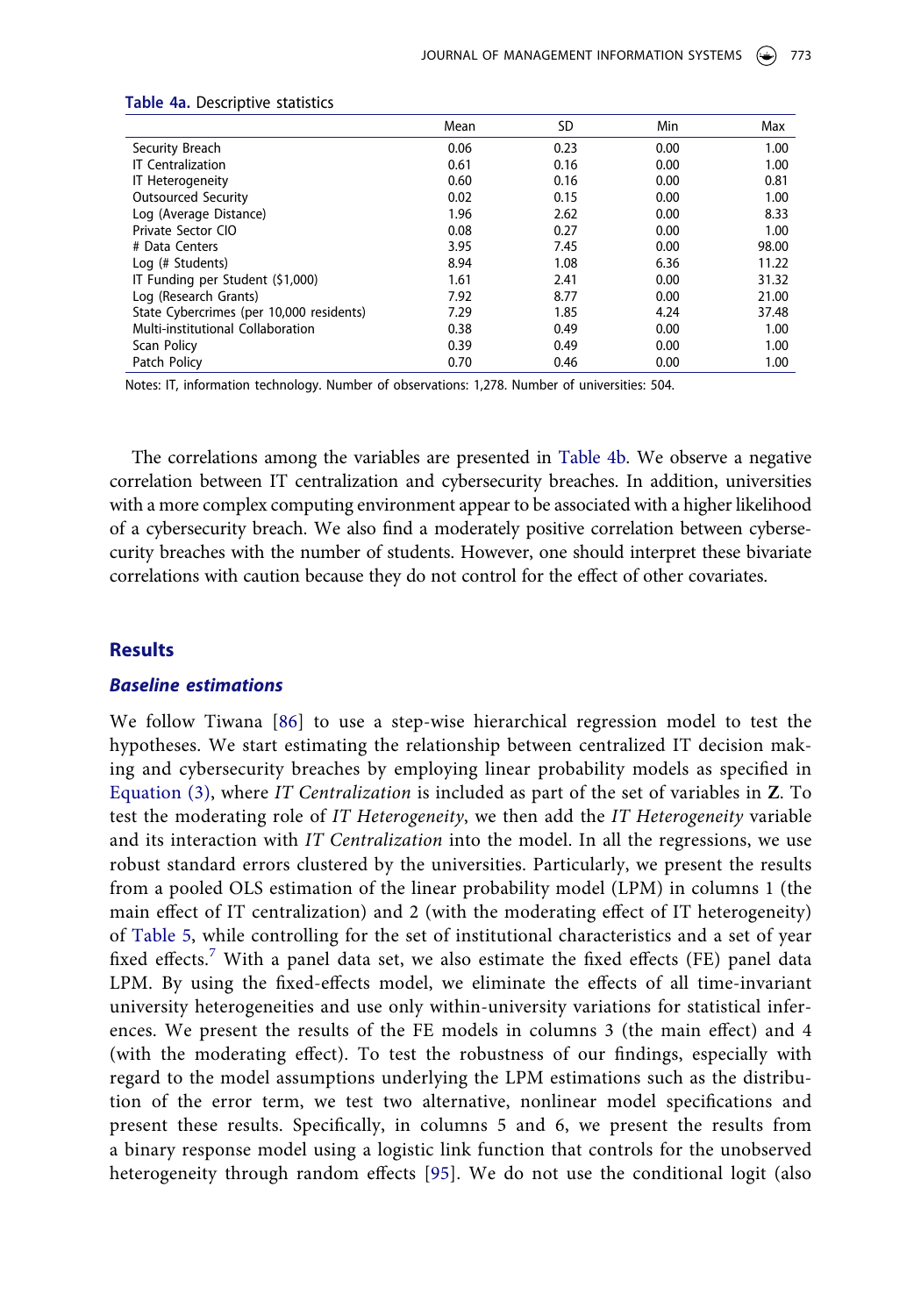<span id="page-16-0"></span>

|                                                                                                 | $\overline{a}$   | $\tilde{5}$ | $\overline{a}$ | m | $\circ$                                                   |                                                  | ∞                                                       | o                                         | $\approx$                           | $\frac{1}{1}$      | $\tilde{z}$             | $\tilde{c}$     | $\overline{4}$ |
|-------------------------------------------------------------------------------------------------|------------------|-------------|----------------|---|-----------------------------------------------------------|--------------------------------------------------|---------------------------------------------------------|-------------------------------------------|-------------------------------------|--------------------|-------------------------|-----------------|----------------|
| Security Breach                                                                                 |                  |             |                |   |                                                           |                                                  |                                                         |                                           |                                     |                    |                         |                 |                |
| <b>[</b> Centralization                                                                         |                  |             |                |   |                                                           |                                                  |                                                         |                                           |                                     |                    |                         |                 |                |
| Jutsourced Security                                                                             |                  |             |                |   |                                                           |                                                  |                                                         |                                           |                                     |                    |                         |                 |                |
| T Heterogeneity                                                                                 |                  |             |                |   |                                                           |                                                  |                                                         |                                           |                                     |                    |                         |                 |                |
| .og (Average Distance)                                                                          |                  |             |                |   |                                                           |                                                  |                                                         |                                           |                                     |                    |                         |                 |                |
| Private Sector CIO                                                                              |                  |             |                |   |                                                           |                                                  |                                                         |                                           |                                     |                    |                         |                 |                |
| <b>Data Centers</b>                                                                             |                  |             |                |   | 8 5 6 8 8 8 8 8 8<br>6 5 8 8 8 8 8 8 9<br>6 9 9 9 9 9 9 9 |                                                  |                                                         |                                           |                                     |                    |                         |                 |                |
| Log (# Students)                                                                                |                  |             |                |   |                                                           |                                                  |                                                         |                                           |                                     |                    |                         |                 |                |
| [Funding per Student (\$1,000)                                                                  |                  |             |                |   |                                                           | <u>ទ.  នៃ នូវ និង</u><br>ខេត្ត ខេត្ត និង និង និង |                                                         |                                           |                                     |                    |                         |                 |                |
| .og (Grants)                                                                                    |                  |             |                |   |                                                           |                                                  |                                                         |                                           |                                     |                    |                         |                 |                |
| State Cybercrimes (per 10,000 residents)                                                        |                  |             |                |   |                                                           |                                                  |                                                         |                                           |                                     |                    |                         |                 |                |
| Aulti-institutional Collaboration                                                               |                  |             |                |   |                                                           |                                                  |                                                         |                                           |                                     |                    |                         |                 |                |
| Scan Policy                                                                                     |                  |             |                |   |                                                           |                                                  |                                                         | 8 % 5 % % 5<br>0 % 5 % % 5<br>0 % 6 % 6 % | 8 8 % & 8<br>1 0 0 0 0<br>1 0 0 0 0 | <u>ទី ទី ទី ទី</u> | 8 5 8<br>1 5 8<br>1 9 9 | $1.00$<br>0.27* |                |
| Patch Policy                                                                                    |                  |             |                |   |                                                           |                                                  |                                                         |                                           |                                     |                    |                         |                 | 8<br>S         |
| Notes: IT, information technology; CIO, . For br<br>Number of observations: 1,278. Number of un | $504. * p < .05$ | categorical | control        |   |                                                           |                                                  | I variables such as Carnegie classification, and locale |                                           |                                     |                    |                         |                 |                |
|                                                                                                 |                  |             |                |   |                                                           |                                                  |                                                         |                                           |                                     |                    |                         |                 |                |

774  $\bigodot$  LIU ET AL.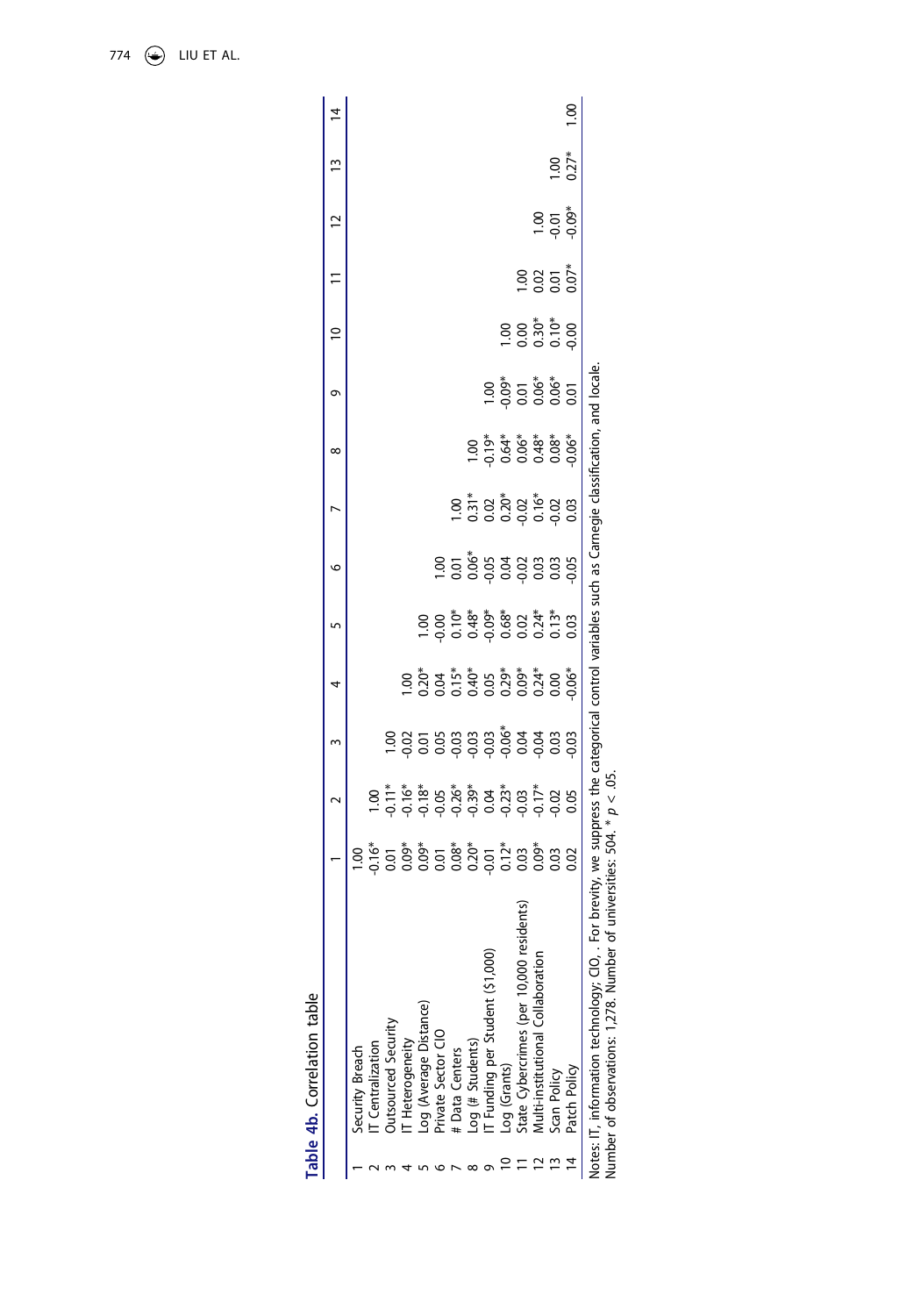|                           | (1)        | (2)        | (3)                   | (4)                  | (5)         | (6)                  | (7)        | (8)                        |
|---------------------------|------------|------------|-----------------------|----------------------|-------------|----------------------|------------|----------------------------|
|                           | <b>OLS</b> |            |                       | <b>Fixed Effects</b> |             | Random-effects Logit |            | Penalized Likelihood Logit |
| <b>IT Centralization</b>  | $-0.146**$ | $-0.145**$ | $-0.161$ <sup>+</sup> | $-0.175^{+}$         | $-2.439**$  | $-1.924*$            | $-2.208**$ | $-1.693*$                  |
|                           | (0.052)    | (0.052)    | (0.094)               | (0.094)              | (0.843)     | (0.915)              | (0.781)    | (0.829)                    |
| <b>IT Heterogeneity</b>   | $-0.039$   | $-0.013$   | $-0.024$              | 0.027                | $-0.360$    | $-0.552$             | $-1.117$   | $-1.395$                   |
|                           | (0.035)    | (0.037)    | (0.127)               | (0.129)              | (1.116)     | (1.029)              | (1.235)    | (1.188)                    |
| IT Centr. X IT Hetero.    |            | $-0.750**$ |                       | $-1.037*$            |             | $-10.644*$           |            | $-10.989^{+}$              |
|                           |            | (0.259)    |                       | (0.481)              |             | (5.281)              |            | (5.685)                    |
| Constant                  | $-0.096$   | $-0.121$   | 0.789                 | 0.779                | $-10.609**$ | $-11.235**$          | $-7.498**$ | $-8.209**$                 |
|                           | (0.132)    | (0.132)    | (1.713)               | (1.709)              | (2.051)     | (2.146)              | (2.877)    | (2.945)                    |
| Year fixed effects        | Yes        | Yes        | Yes                   | Yes                  | Yes         | Yes                  | Yes        | Yes                        |
| N                         | 1278       | 1278       | 1278                  | 1278                 | 1278        | 1278                 | 1278       | 1278                       |
| $R^2$                     | 0.076      | 0.081      | 0.021                 | 0.027                |             |                      |            |                            |
| Log likelihood            |            |            |                       |                      | $-242.263$  | $-240.762$           | $-207.069$ | $-207.081$                 |
| Prob $>$ Chi <sup>2</sup> |            |            |                       |                      | 0.000       | 0.000                | 0.017      | 0.011                      |

#### <span id="page-17-0"></span>**Table 5.** Cybersecurity breach: Main models

Notes: All regressions include the control variables: Outsourced Security; # Data Centers; Log(# Students); IT Funding per Student; Log(Research Grants); State Cybercrimes; and Multi-institutional Collaboration. We also include a set of categorical variables as controls: Carnegie Classification, Locale Code, and Intrusion Detection and Prevention policies. Both IT Centralization and IT Heterogeneity are centered.

Robust standard errors clustered by universities are in parentheses.  $+p < 0.1$ ,  $p < 0.05$ ,  $p \neq 0.01$ .

known as the fixed-effects logit) models because the conditional logit model only uses observations of universities that switched status (i.e., universities that suffered security breaches in some years but not others) in the estimation [9, p. 211]. Therefore, the use of such models would result in dropping the majority of the observations from our sample, because for a large number of universities the dependent variable does not vary over the years (i.e. they never suffered a cybersecurity breach during the sample period). Finally, since the cybersecurity breaches in our sample are relatively rare, a conventional logit model might not be adequate because it may suffer from smallsample bias and sharply underestimate the probability of rare events [[48](#page-26-17)]. The penalized likelihood method is a commonly used approach to reduce such bias by using maximum likelihood estimations [[29,](#page-25-18) [36](#page-26-18)]. Therefore, we use penalized maximum likelihood in accordance with logistic regression (or Penalized Likelihood Logit model) to address the issues associated with rare events and show the results in columns 7 and 8.

We find strong support for H1, which predicts that universities with a centralized IT governance will have fewer cybersecurity breaches than those with a decentralized IT governance. Particularly, the results from the main effect models across the different specifications, presented in columns 1, 3, 5, and 7, consistently show that IT centralization reduces the probability of suffering a cybersecurity breach. The coefficient estimated from the FE model, for example, implies that a one standard deviation increase in IT centralization (or increase the level of IT centralization by 0.16 on a scale between zero and one) is associated with a reduction in the probability of a cybersecurity breach by  $0.161*0.16 =$ 2.6%. Given the mean cybersecurity breach probability of 5.7%, this represents a 45.6% reduction in the breach likelihood.

Next, we turn to the evaluation of the moderating effect of IT heterogeneity on the relationship between centralized IT governance and cybersecurity breaches. We follow prior literature to mean-center the variables in the interaction term [[57,](#page-26-19) [78](#page-27-17)] to allow for a more intuitive interpretation.<sup>8</sup> We find strong support for H2, and the negative coefficients of the interaction term, *(IT centralization) X (IT heterogeneity)*, in columns 2, 4, 6, and 8 consistently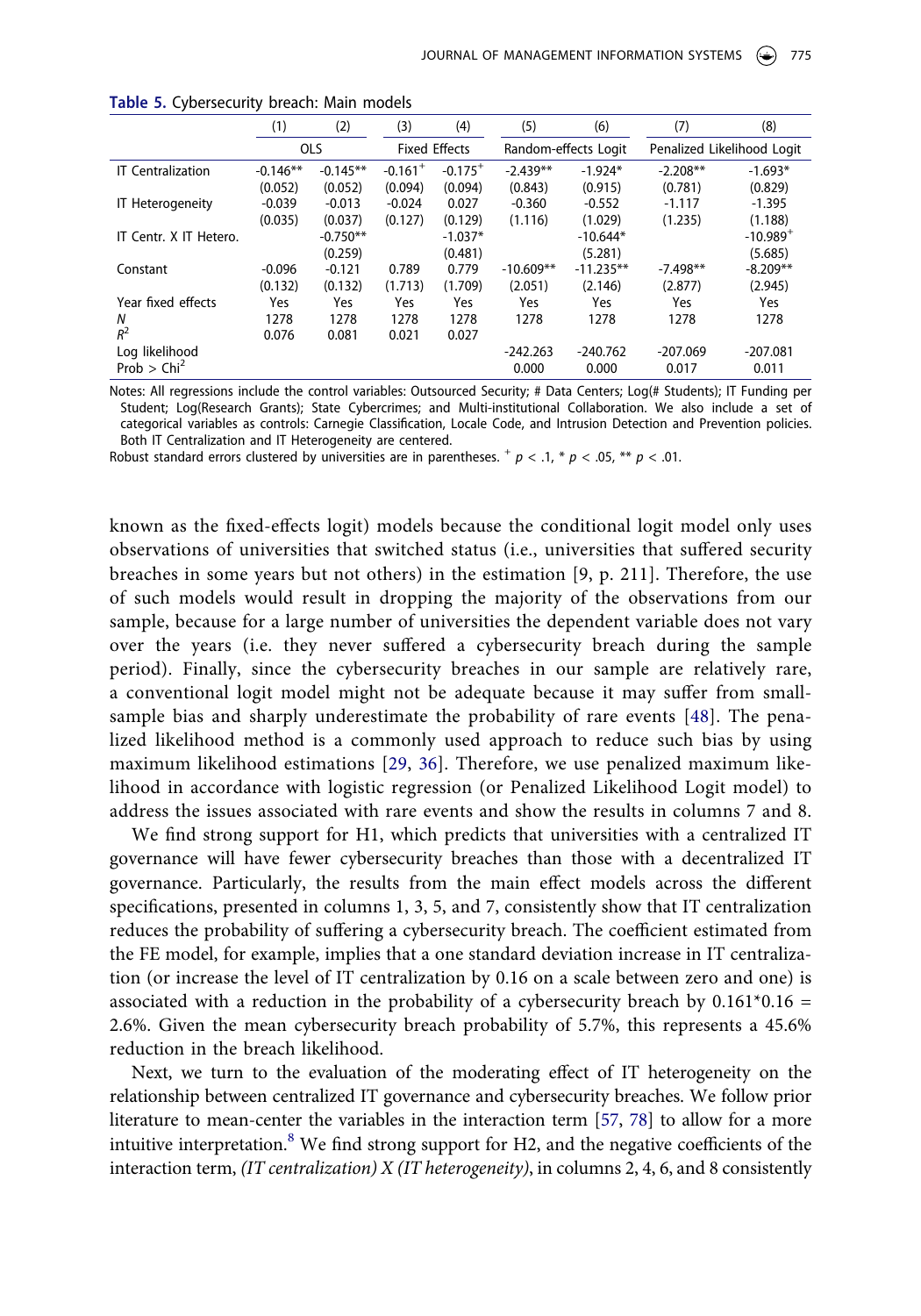show that when a university has a more heterogeneous computing environment, the benefit of having centralized IT governance in reducing cybersecurity breaches is greater. For example, the marginal effect calculations based on column 4 (the FE model) suggest that when IT heterogeneity is at the 1<sup>st</sup> quartile of the sample (IT heterogeneity = -0.054), the effect of IT centralization on the probability of cybersecurity breach is  $-0.175+(-1.037)^{*}-0.054 = -0.119$ . This means a one standard deviation increase of IT centralization (0.16) is associated with a reduction in the probability of a cybersecurity breach by 1.9%, accounting for 33.3% of the mean breach probability of 5.7%. In contrast, when the IT heterogeneity is at the  $3<sup>rd</sup>$  quartile of the sample (IT heterogeneity =  $0.107$ ), the marginal effect of IT centralization is  $-0.175$  $+(-1.037)^*0.107 = -0.286$ . This means a one standard deviation increase of IT centralization is associated with a reduction in the probability of a cybersecurity breach by 4.6%, accounting for 80.7% of the mean breach probability of 5.7%.

## *Robustness checks*

One of the identification challenges in the context of our study is the endogeneity of the degree of IT centralization. Although our use of fixed-effects panel data models helps control for all time-invariant, unobserved university-level heterogeneities, and we explicitly control for many other university characteristics, there may still be some time-varying unobservables that are correlated with both IT governance mode and the probability of cybersecurity breaches. To address this concern, we turn to instrumental variables methods to correct for the potential bias. Two instrumental variables are identified:

- (1) *Average Distance*, which is defined as the average distance between a focal university and other universities in the same multi-campus university system, and
- (2) *Private Sector CIO*, a binary indicator of whether the university CIO's immediate prior job is in a private sector (a detailed description of the instrumental variables can be found in the Supplemental Online Appendix).

We first conduct a two-stage least square (2SLS) analysis with fixed effects to address the endogeneity associated with the main effect of *IT centralization*, and present the results in columns 1 and 2 of [Table 6.](#page-19-0) In the first stage, as we expected, both IVs, *Average Distance* and *Private Sector CIO*, are positively associated with centralized IT governance (p<0.05). The second stage of the 2SLS regression confirms that our finding with regard to H1 is robust to the endogeneity of *IT centralization*, as its coefficient remains negative and significant (p < 0.05). The F-statistic of the excluded instruments in the first stage has a value of 37.79, which is greater than the conventional threshold value of 10 [[79\]](#page-27-18), and indicates that our instruments are not weak. This is further confirmed by the Kleibergen-Paap rk Wald F statistic (with a value of 37.79), which is greater than the Stock-Yogo critical value [[12,](#page-24-15) [81](#page-27-19)] at 10% maximal IV size (19.93). In addition, the Hansen J statistic has a value of 0.98 and cannot reject the null  $(p = 0.32)$  that the overidentification restrictions are valid.

We next turn to a 2SLS model in which we instrument for both the main effect of *IT centralization* and its interaction with *IT Heterogeneity*. To address the endogeneity of the interaction term *IT Centralization X IT Heterogeneity*, we use the interactions of *IT Heterogeneity* and the two IVs – *Average Distance X IT Heterogeneity* and *Private Sector CIO X IT Heterogeneity* – as additional instruments. In other words, we have two endogenous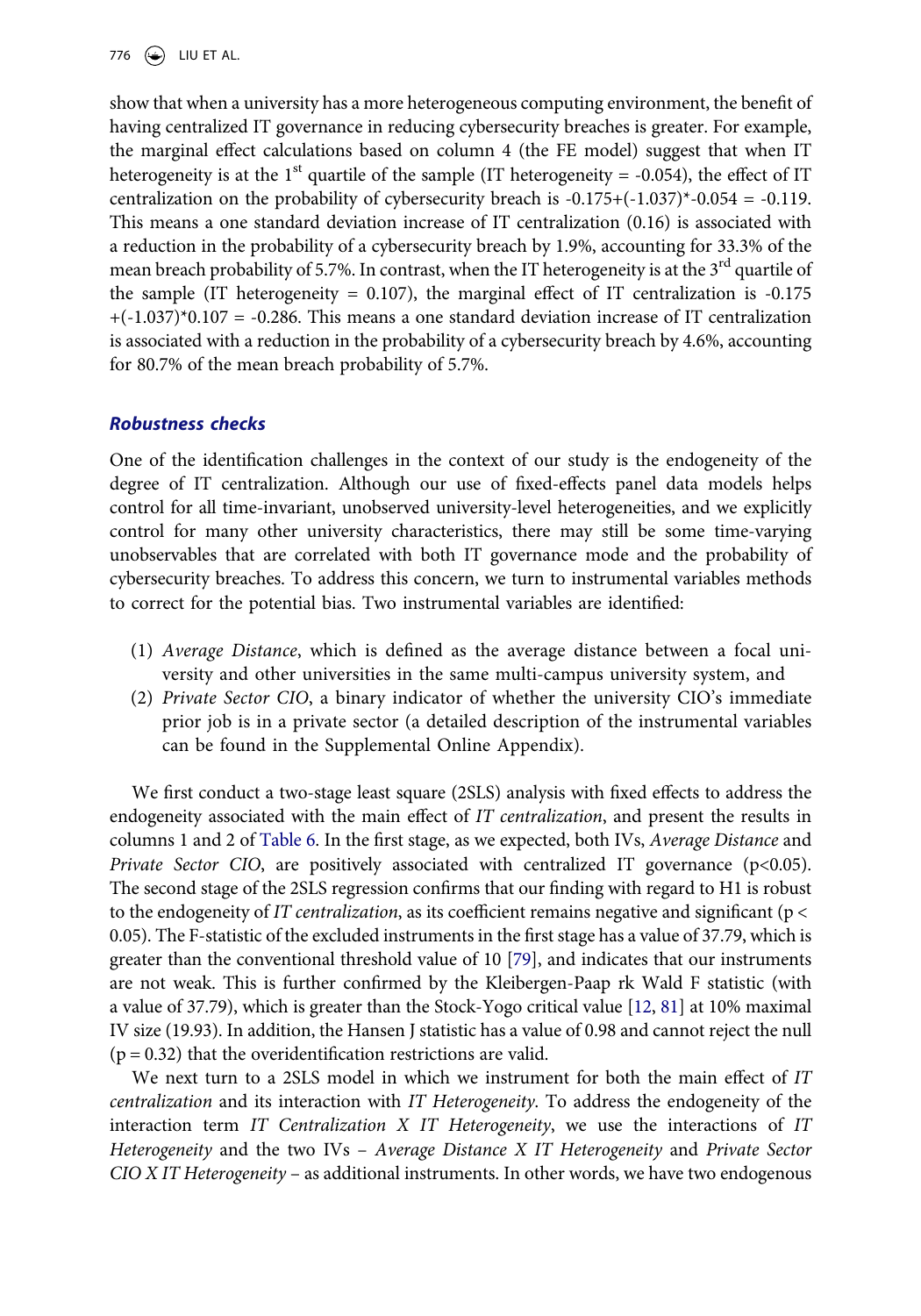|                                                                                   | (1)                  | (2)                         | (3)                    | (4)                          | (5)                              |
|-----------------------------------------------------------------------------------|----------------------|-----------------------------|------------------------|------------------------------|----------------------------------|
|                                                                                   |                      | Main effect                 |                        | Moderating effect            |                                  |
|                                                                                   | First Stage          | Second Stage                | First Stage            | First Stage                  | Second Stage                     |
| Dependent Variable                                                                | IT Centr.            | Security Breach             | IT Centr.              | IT Centr. X<br>IT Hetero.    | Security Breach                  |
| Log (Average Distance)                                                            | $0.042**$<br>(0.006) |                             | 0.014<br>(0.016)       | $0.011**$<br>(0.003)         |                                  |
| Private Sector CIO                                                                | $0.052*$<br>(0.023)  |                             | 0.010<br>(0.075)       | 0.029<br>(0.041)             |                                  |
| Log (Average Distance) x IT Hetero.                                               |                      |                             | $0.042^{+}$<br>(0.022) | $-0.020**$<br>(0.005)        |                                  |
| Private Sector CIO x IT Hetero.                                                   |                      |                             | 0.074<br>(0.118)       | $-0.038$<br>(0.063)          |                                  |
| <b>IT Heterogeneity</b>                                                           | $0.116*$<br>(0.052)  | $0.352^{+}$<br>(0.188)      | 0.045<br>(0.054)       | $0.053**$<br>(0.018)         | $0.364*$<br>(0.182)              |
| <b>IT Centralization</b>                                                          |                      | $-2.267*$<br>(1.154)        |                        |                              | $-1.713$ <sup>+</sup><br>(0.990) |
| IT Centr. X IT Hetero.                                                            |                      |                             |                        |                              | $-4.145+$<br>(2.452)             |
| $\boldsymbol{N}$                                                                  | 1170                 | 1170                        | 1170                   | 1170                         | $1170^{+}$                       |
| Hansen J                                                                          |                      | $0.983$ (p = 0.321)         |                        | 1.364 ( $p = 0.506$ )        |                                  |
| Kleibergen-Paap rk Wald F statistic<br>Stock-Yogo critical value, 10% max IV size |                      | $37.79$ (p = 0.00)<br>19.93 |                        | 10.58 ( $p = 0.00$ )<br>7.56 |                                  |

#### <span id="page-19-0"></span>**Table 6.** 2SLS estimation

Notes: All regressions include the control variables: Outsourced Security; # Data Centers; Log(# Students); IT Funding per Student; Log(Research Grants); State Cybercrimes; and Multi-institutional Collaboration. We also include a set of categorical variables as controls: Carnegie Classification, Locale Code, and Intrusion Detection and Prevention policies. Both IT Centralization and IT Heterogeneity are centered.

Robust standard errors clustered by universities are in parentheses.  $+p < .1.$  \*  $p < .05.$  \*\*  $p < .01.$   $\hbar$ 108 observations dropped due to singletons.

variables and four instruments in this exercise. The results of this 2SLS model are presented in columns 3-5 of [Table 6.](#page-19-0) We find that H2, which states a moderating effect of *IT Heterogeneity*  on the relationship between *IT centralization* and cybersecurity breaches, is also robust to the endogeneity of *IT Centralization*, as suggested by the negative and significant coefficient of *IT Centralization X IT Heterogeneity*. Here, again, we find that our instrumental variables do not suffer from weak identification, as suggested by the F-statistic of excluded instruments (19.11 and 12.93, respectively) in the first stage, as well as the Kleibergen-Paap rk Wald F statistic (10.58). In addition, the Hansen J statistic indicates that overidentification restrictions are valid  $(J = 1.36, p = 0.51)$ . Overall, the instrumental variables regressions increase our confidence that the findings are not due to estimation bias associated with the endogeneity of *IT Centralization*.

Beyond endogeneity concerns, we further explored the robustness of the findings through a series of tests. First, we employed an alternative estimation strategy using hazard models, which are often employed for medical data analyses [[44\]](#page-26-20) and are gaining popularity in IS research [\[39](#page-26-21), [53](#page-26-2)]. Survival analyses usually model the underlying and unobserved hazard rate as the dependent variable and assume the covariates multiplicatively shift the baseline hazard function. They do not depend on the normality assumption imposed in some other models and provide an approach to address the incomplete observation of survival times when censoring occurs [\[38](#page-26-22)]. For example, applying a Cox proportional hazard model—a semiparametric specification that makes no assumption with regard to the shape of baseline hazard over time—to our context, we have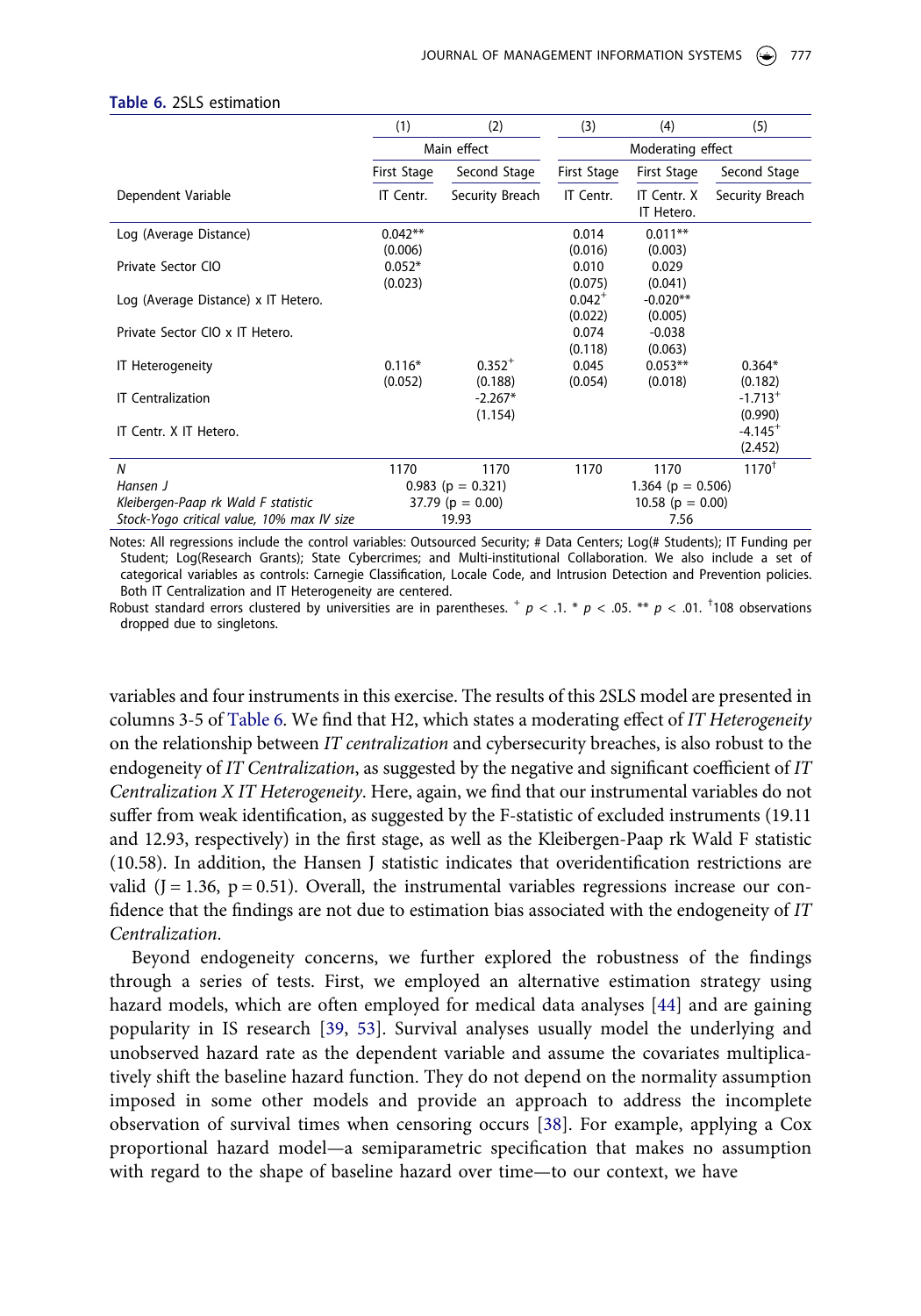$$
h_i(t|\mathbf{X_{it}}, \mathbf{Z_{it}}) = h_0(t) * exp(\beta_0 + \beta_1 \mathbf{X_{it}} + \beta_2 \mathbf{Z_{it}})
$$
(4)

where  $h_i(t|\mathbf{X}_{it}, \mathbf{Z}_{it})$  is the conditional instantaneous hazard rate of cybersecurity breach for university *i* at time *t*;  $h_0(t)$  is the baseline hazard function that depends solely on time, and the second component on the right-hand side characterizes how the hazard function changes as a function of covariates; *X* and *Z* are the same variables used in the main model; and  $\beta$  can be interpreted as the impact of variables of interest on the hazard rate associated with security breaches. The survival time is measured by years in our baseline model. In addition, we use a specification that accommodates multiple failure (breach) events, allowing a university with a security breach event to be subject to breach hazard again in subsequent periods.

We investigate the robustness of H1 and H2 using survival models as specified in Equation (4).

First, we test two functional forms that are most commonly employed in survival analyses: a semiparametric specification in the form of a Cox proportional hazard model and a parametric specification where the probability density function follows an exponential distribution [[80\]](#page-27-20). The results are reported in columns 1-4 of [Table 7](#page-20-0). We find that H1 and H2 are consistently supported across all the model specifications, although the interpretations of the marginal effects are different from an LPM approach due to the nonlinear nature of these models. For example, the calculations based on the results in column 1 suggest that when comparing a situation where IT centralization is 1 (completely centralized) to a situation where IT centralization is 0 (completely decentralized), the *hazard ratio* (or the ratio of the two *hazard rates*) is 0.136 (=exp(-1.997)), or a reduction in the instantaneous *hazard rate* by 86.4% when IT centralization changes from 0 to 1.

Second, we have taken a number of measures to address some of the limitations of our baseline regressions, including issues related to partial observability of the security breaches, the omission of the severity of a breach event, and potential learning effect from the security breaches. The results of these robustness tests are presented in the Supplemental Online Appendix.

|                           | (1)        | (2)                   | (3)        | (4)                          |
|---------------------------|------------|-----------------------|------------|------------------------------|
|                           |            | Survival Model (Cox)  |            | Survival Model (Exponential) |
| <b>IT Centralization</b>  | $-1.997**$ | $-1.521*$             | $-1.917**$ | $-1.453*$                    |
|                           | (0.678)    | (0.736)               | (0.681)    | (0.736)                      |
| <b>IT Heterogeneity</b>   | $-0.979$   | $-1.225$              | $-0.905$   | $-1.142$                     |
|                           | (1.121)    | (1.050)               | (1.127)    | (1.049)                      |
| IT Centr. X IT Hetero.    |            | $-9.044$ <sup>+</sup> |            | $-9.273*$                    |
|                           |            | (4.707)               |            | (4.623)                      |
| Constant                  |            |                       | $-7.056**$ | $-7.673**$                   |
|                           |            |                       | (2.325)    | (2.422)                      |
| Year fixed effects        | Yes        | Yes                   | Yes        | Yes                          |
| N                         | 1278       | 1278                  | 1278       | 1278                         |
| Log pseudolikelihood      | $-374.022$ | $-372.761$            | $-187.769$ | $-186.389$                   |
| Prob $>$ Chi <sup>2</sup> | 0.000      | 0.000                 | 0.000      | 0.000                        |

<span id="page-20-0"></span>

|  |  | Table 7. Cybersecurity breach: Survival models |  |  |  |
|--|--|------------------------------------------------|--|--|--|
|--|--|------------------------------------------------|--|--|--|

Notes: All regressions include the control variables: Outsourced Security; # Data Centers; Log(# Students); IT Funding per Student; Log(Research Grants); State Cybercrimes; and Multi-institutional Collaboration. We also include a set of categorical variables as controls: Carnegie Classification, Locale Code, and Intrusion Detection and Prevention policies. Both IT Centralization and IT Heterogeneity are centered.

Robust standard errors clustered by universities are in parentheses.  $+p < 0.1$ . \*  $p < 0.05$ . \*\*  $p < 0.01$ .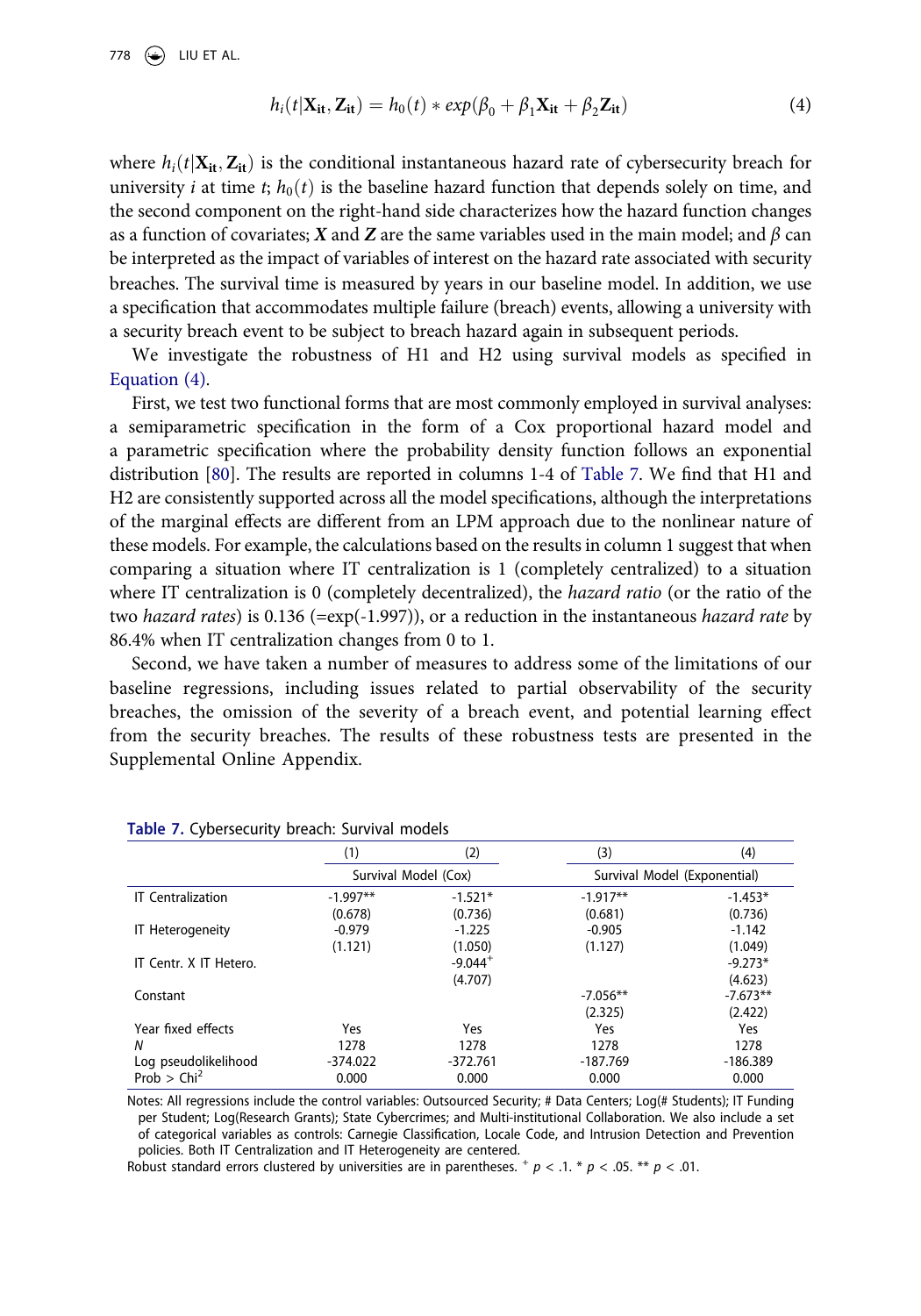#### *Subsample analyses*

We note that our sample consists of a variety of universities of different ownership structures as well as organizational objectives. This provides an excellent context for testing the contrasts between subgroups, and for inferring the potential generalizability of the findings. For example, research universities, in addition to providing higher education, also conduct basic and applied research, as well as provide services to the larger community. As a result, they usually have a pro-innovation culture and a set of organizational routines that encourage academic freedom and a high degree of autonomy in comparison to teaching universities. Such culture and routines place a greater emphasis on flexibility rather than efficiency in the implementation and use of IT systems, and therefore often result in more decentralized IT governance and a more complex IT environment.

We conduct two split sample analyses to examine the differential effects of IT centralization across different types of universities.

First, we compare universities with a heavy research orientation (which include Carnegie Classifications of *research university–extensive* and *research university–intensive*) with those that focus primarily on teaching (other Carnegie Classes). Consistent with our expectation, we find that research universities on average have a lower level of IT Centralization (55.6%) than that of teaching universities (64.7%), and have a more heterogeneous IT environment (0.66) than teaching universities (0.57). In columns 1 and 2 of [Table 8](#page-21-0), we show the contrast between the subsamples using the fixed effects LPM model.<sup>9</sup> We find that research universities benefit significantly from *IT Centralization* in reducing their chances of cybersecurity breaches, but the effect is not present for teaching universities. This result is consistent with our argument that organizations with a more heterogeneous IT environment benefit more from centralized governance.

Second, unlike some other industries, the higher education sector consists of large numbers of both public and private institutions. Comparing the two groups, we find that private universities not only have a higher level of IT Centralization (64.9%) than that of

|                          | (1)                    | (2)                    | (3)                      | (4)                     |
|--------------------------|------------------------|------------------------|--------------------------|-------------------------|
|                          |                        |                        | <b>Fixed Effects LPM</b> |                         |
| Sample                   | Teaching<br>University | Research<br>University | Private<br>University    | Public<br>University    |
| <b>IT Centralization</b> | $-0.016$<br>(0.096)    | $-0.372*$<br>(0.179)   | $-0.059$<br>(0.116)      | $-0.249^{+}$<br>(0.147) |
| <b>IT Heterogeneity</b>  | 0.043<br>(0.107)       | 0.067<br>(0.354)       | $-0.047$<br>(0.123)      | 0.031<br>(0.267)        |
| Constant                 | $-0.427$<br>(1.415)    | 6.054<br>(5.064)       | 0.082<br>(1.627)         | 0.974<br>(3.623)        |
| Year fixed effects       | Yes                    | Yes                    | Yes                      | Yes                     |
| Ν                        | 813                    | 465                    | 666                      | 612                     |
| $R^2$                    | 0.020                  | 0.081                  | 0.027                    | 0.026                   |

#### <span id="page-21-0"></span>**Table 8.** Subsample analyses

Notes: All regressions include the control variables: Outsourced Security; # Data Centers; Log(# Students); IT Funding per Student; Log(Research Grants); State Cybercrimes; and Multi-institutional Collaboration. We also include a set of categorical variables as controls: Locale Code, and Intrusion Detection and Prevention policies. Column (3) and (4) also control for Carnegie Classification variable. Both IT Centralization and IT Heterogeneity are centered.

Robust standard errors clustered by universities are in parentheses.  $+p < 0.1$ .  $p < 0.05$ . \*\*  $p < 0.01$ .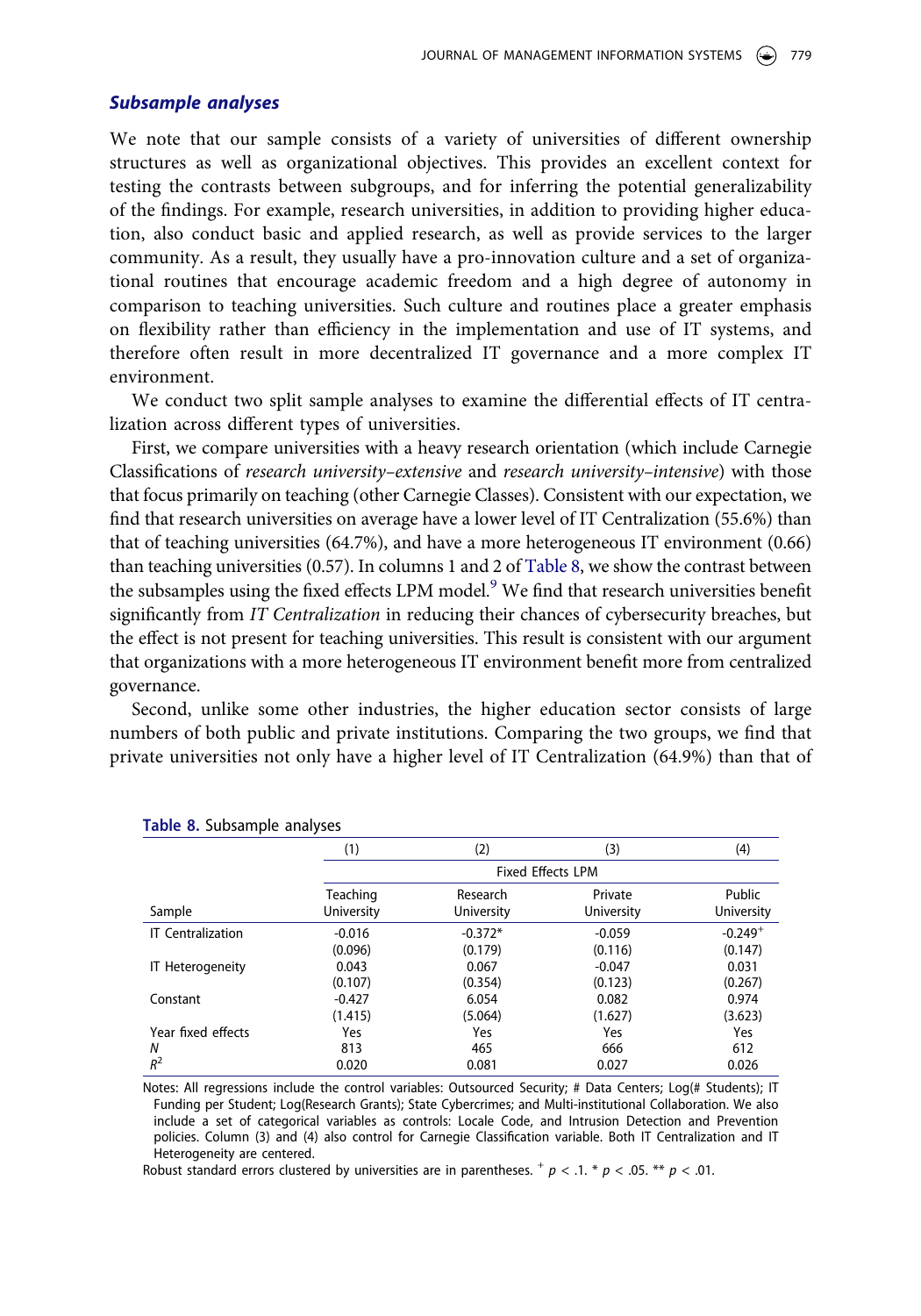public universities (57.5%) but also have a lower degree of IT heterogeneity (0.56) than public universities (0.65), probably because many private universities have a highly specialized focus. We conduct a subsample analysis and present the contrast in columns 3 and 4 of [Table 8](#page-21-0). Interestingly, we find a strong effect of *IT Centralization* in reducing cybersecurity breaches for public universities, but not for private universities. Overall, the results suggest that the effect of IT centralization is most salient for organizations with less centralized governance and a more heterogeneous IT environment.

## **Conclusions**

This study examines the implications of the mode of IT decision making on information security management. We developed hypotheses regarding how centralized IT decision making impacts information security and test them using a sample of 504 universities over a four-year period. Our theoretical development and empirical analyses yield two important findings.

First, we show that centralized IT governance in a university is associated with fewer cybersecurity breaches. We attribute the effect to a number of underlying mechanisms; for example, centralized IT governance is conducive to the establishment of uniform control and organization-wide security policies, better strategic alignment, and well-defined accountability. In addition, centralized IT governance facilitates universal compliance with security protocols, results in better security information sharing, raises the level of awareness of security issues, and enhances coordination between business units.

Second, we find that the effect of centralized governance on information security is stronger when a university has a more heterogeneous IT environment with different computer operating systems and hardware from a multitude of vendors. We argue that this is due to specialization and economies of scale associated with centralization. Under a more heterogeneous computing environment, it is doubly difficult for a department-level IT staff to understand how the various IT subsystems interoperate with one another, and how security risks are interdependent, resulting in a reduced ability to respond to cybersecurity issues appropriately. A centralized IT unit, by advantages of resource pooling and a better understanding of the overall IT architecture, is more capable of managing security risks under a sophisticated IT environment.

Our research makes an important contribution to the literature on information security management. We focus on information security implications of IT governance decisions and policies, a responsibility that usually resides with top executives and board of directors, instead of the daily activities of the IT department such as software patching [[7,](#page-24-3) [20\]](#page-25-3) or intrusion detection and prevention [[21,](#page-25-2) [25\]](#page-25-5). Consistent with recent call for bringing the issue of cybersecurity to the attention of board of directors [\[65](#page-27-3), [72](#page-27-4)], the results of our study suggest that information security should enter the calculus when management makes IT governance decisions, and it needs to be considered alongside other factors such as flexibility [\[27](#page-25-19)], agility [[93\]](#page-28-13), and efficiency [[10\]](#page-24-17). This process will invariably introduce subtle tradeoffs in information systems planning and sometimes lead to conflict and delicate compromises, such as sacrificing the flexibility of information systems for the benefits of enforcing standardized security protocols. Our research provides empirical justifications for making such tradeoffs. Another notable contribution of our study is that in managing information security, the heterogeneity of an organization's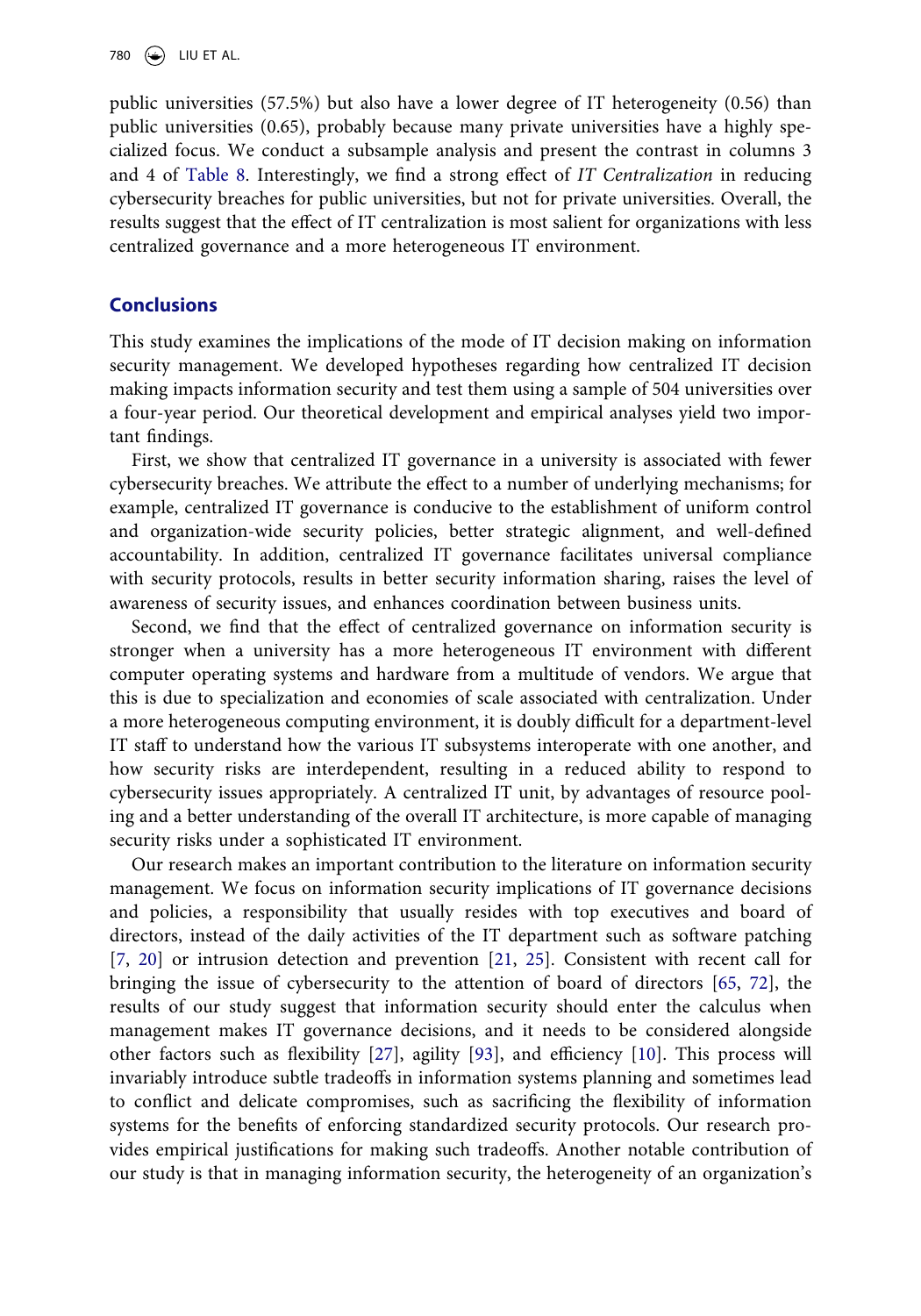computing environment needs to be considered alongside other organizational factors, because it may interact with IT governance decisions in complex ways and influence the performance of ISM.

We also provide several insights for information security practices in the higher education sector. In a university setting, the implementation and use of IT systems often place a strong emphasis on individual autonomy [[16](#page-25-11)] and flexible solutions that cater to idiosyncratic department needs [\[98\]](#page-28-0), resulting in a fragmented, heterogeneous IT infrastructure with minimum standards and low level of compliance of security protocols, and the situation is particularly alarming in public, research universities. Therefore, it is important for IT steering committees in such universities to realize that a centralized IT governance approach can help establish uniform security standards and protocols throughout the campus and enforce universal user compliance. In addition, centralized governance is more efficient in system integration, information sharing, and coordination among various departments and, therefore, helps with a concerted effort to combat cyberattacks. The delicate balance between business needs and security considerations may result in a hybrid approach that combines centralized infrastructure governance (including security) and decentralized application governance, as proposed by Tiwana and Kim [[87](#page-28-6)].

Like much of the earlier research in information security management, our study has a number of limitations. First, due to data limitations, the sample of this study represents a relatively short panel during the period of 2011 to 2015. This is because several important independent variables used in our analyses are not available in years subsequent to 2015 due to changes in Educause survey questions. We call for future research to investigate the research questions using more recent datasets. Second, our focus on cybersecurity breaches in a single industry, the higher education sector, implies that caution needs to be exercised when extrapolating our results to other contexts. Nevertheless, the higher education sector represents a significant fraction of the U.S. economy and therefore is important in its own right. According to the National Center for Education Statistics [[77](#page-27-21)], the total revenues of degreegranting postsecondary institutions are \$604.6 billion, accounting for 3.5% of GDP in 2014 [\[96](#page-28-14)]. In 2013, postsecondary education in the United States employed 3.8 million workers in total, representing 2.4% of the 155 million workers in the labor force [\[89\]](#page-28-15). In addition, higher education institutions invest heavily in information technology. On average, the education sector spends 6.2% of its revenue on IT, a level surpassing all industries except for the financial services and government sectors [\[63](#page-27-22)]. Although the generalizability of the findings to other industry sectors needs to be validated by future research, our subsample analyses do point to the conditions under which our findings are most likely to hold, for example, in organizations that have an entrenched culture of decentralized decision making and those with heterogeneous IT infrastructures. It is our conjecture that a similar effect of IT centralization will be found in industries that share some of these characteristics, such as the healthcare industry. It is exactly the combination of these conditions that make an organization vulnerable to cyberattacks in the first place [[19](#page-25-0)]. In these days of escalating attempts to breach information systems everywhere, it is imperative that senior management and CIOs consider the impact of IT governance decisions on their organizations' cybersecurity outcomes.

#### <span id="page-23-0"></span>**Notes**

- 1. There are a number of notable exceptions. For example, see Kwon and Johnson [\[53](#page-26-2)].
- <span id="page-23-1"></span>2. For a detailed discussion of the sources of security breach data, see Adebayo [[1\]](#page-24-5).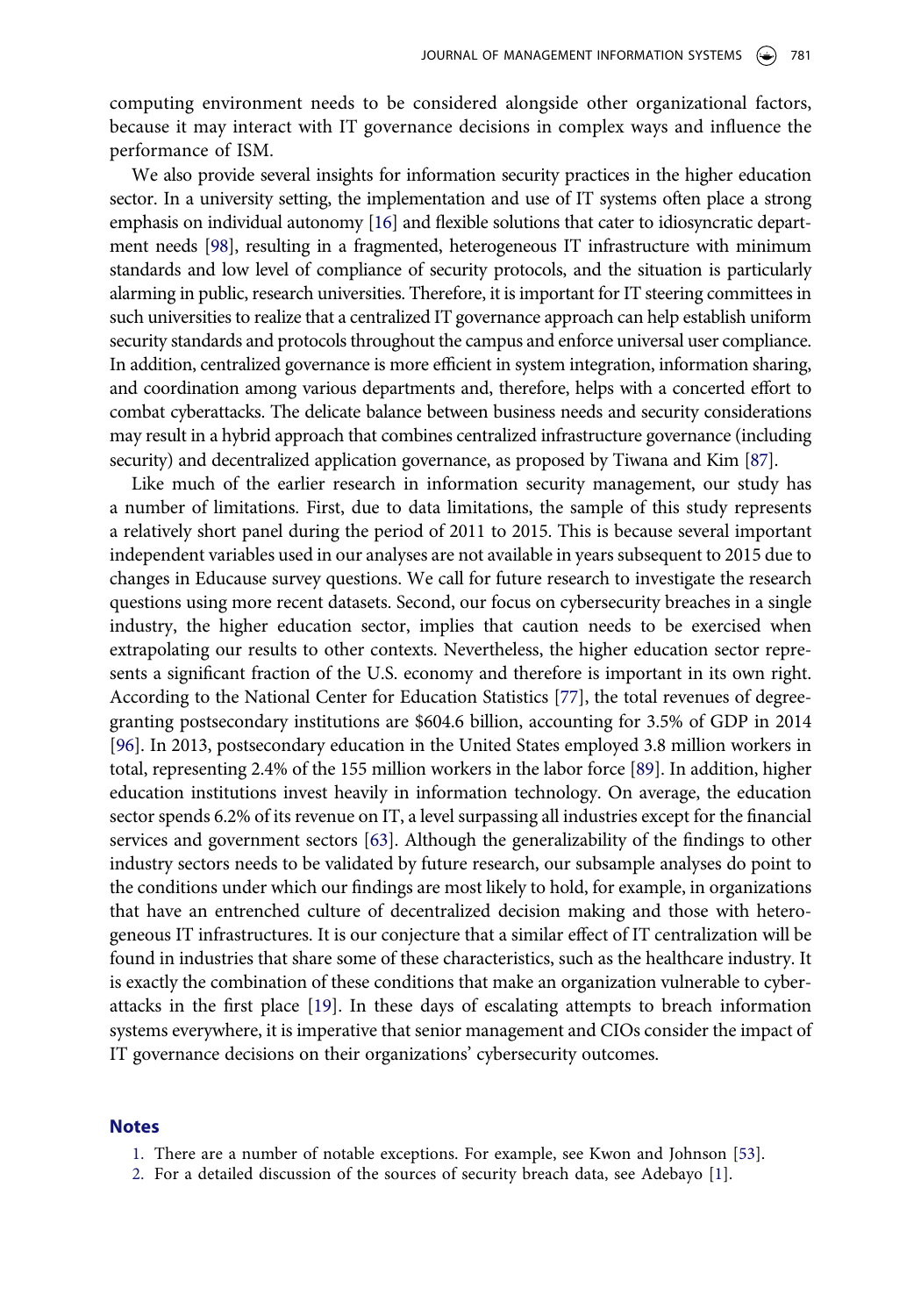- <span id="page-24-7"></span>3. In our sample of 1,278 observations, only one has reported two security breaches in a year.
- <span id="page-24-8"></span>4. For example, a university that suffers from a security breach may invest heavily in security countermeasures after the event in the same year. The use of contemporaneous predictors will lead to the incorrect inference that more investment in security countermeasures causes more breaches, due to reverse causality.
- <span id="page-24-11"></span>5. These programs include: Higher Education Information Security Council (HEISC); REN-ISAC (Research and Education Network Information Sharing and Analysis Center); Public/ private information sharing activities such as the U.S. FBI InfraGard program; National Security Higher Education Board; EDUCAUSE Security Discussion List; EDUCAUSE Policy Discussion List; EDUCAUSE Identity Management Discussion List; State or regional group; Internet2.
- <span id="page-24-12"></span>6. There are a few universities reported an unusually small number of students, low IT Funding, or low number of data centers. We identified 23 observations (with 18 universities) as possible outliers, and all the results still hold when we exclude these outliers.
- <span id="page-24-13"></span>7. We calculated the variance inflations (VIFs) to test the multicollinearity. The average VIF is 1.57, and the maximum variance inflation factor value is 5.74, which is smaller than the usual threshold of 10.
- <span id="page-24-14"></span>8. In addition, we perform a test using the residual centering approach [\[55\]](#page-26-23) and find our results to be robust.
- <span id="page-24-16"></span>9. Other models such as logistic models and survival models show similar results.

## **References**

- <span id="page-24-5"></span>1. Adebayo, A.O. A foundation for breach data analysis. *Journal of Information Engineering and Applications*, *2*, 4 (2012), 17–23.
- <span id="page-24-4"></span>2. Alreemy, Z.; Chang, V.; Walters, R.; and Wills, G. Critical success factors (CSFs) for information technology governance (ITG). *International Journal of Information Management*, *36*, 6 (2016), 907–916.
- <span id="page-24-6"></span>3. Anand, K.S.; and Mendelson, H. Information and organization for horizontal multimarket coordination. *Management Science*, *43*, 12 (1997), 1609-1627.
- <span id="page-24-0"></span>4. Angrist, J.D.; and Pischke, J.-S. *Mostly Harmless Econometrics: An Empiricist's Companion*. Princeton, NJ: Princeton University Press, 2008.
- <span id="page-24-9"></span>5. Angst, C.M.; Block, E.S.; D'Arcy, J.; and Kelley, K. When do IT security investments matter? Accounting for the influence of institutional factors in the context of healthcare data breaches. *MIS Quarterly*, *41*, 3 (2017), 893–916.
- <span id="page-24-2"></span>6. Arora, A.; Krishnan, R.; Telang, R.; and Yang, Y. An empirical analysis of software vendors' patch release behavior: impact of vulnerability disclosure. *Information Systems Research*, *21*, 1 (2010), 115–132.
- <span id="page-24-3"></span>7. August, T.; and Tunca, T.I. Let the pirates patch? An economic analysis of software security patch restrictions. *Information Systems Research*, *19*, 1 (2008), 48–70.
- 8. August, T.; and Tunca, T.I. Who should be responsible for software security? A comparative analysis of liability policies in network environments. *Management Science*, *57*, 5 (2011), 934–959.
- 9. Baltagi, B. *Econometric Analysis of Panel Data*. John Wiley & Sons, New York, 2008.
- <span id="page-24-17"></span>10. Banker, R.D.; Kauffman, R.J.; and Morey, R.C. Measuring gains in operational efficiency from information technology: A study of the positran deployment at Hardee's Inc. *Journal of Management Information Systems*, *7*, 2 (1990), 29–54.
- <span id="page-24-1"></span>11. Basu, E. Target CEO fired - Can you be fired if your company is hacked?, *Forbes*, 15 June, 2014.
- <span id="page-24-15"></span>12. Baum, C.F.; Schaffer, M.E.; and Stillman, S. Enhanced routines for instrumental variables/ GMM estimation and testing. *Stata Journal*, *7*, 4 (2007), 465–506.
- <span id="page-24-10"></span>13. Blau, P.M. *Inequality and Heterogeneity: A Primitive Theory of Social Structure*. Free Press, New York, 1977.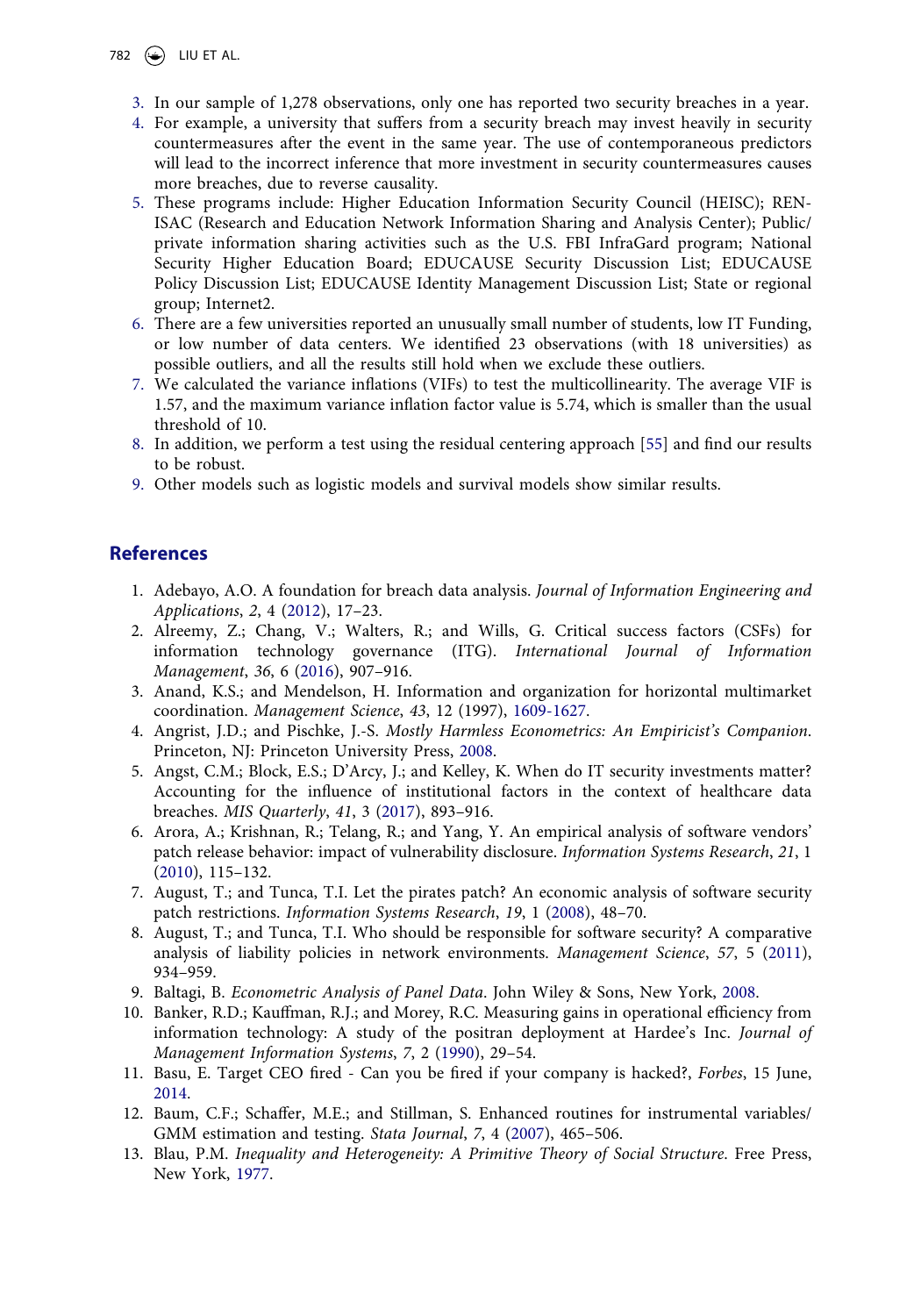- <span id="page-25-15"></span>14. Braa, J.; Hanseth, O.; Heywood, A.; Mohammed, W.; and Shaw, V. Developing health information systems in developing countries: The flexible standards strategy. *MIS Quarterly*, *31*, 2 (2007), 381–402.
- <span id="page-25-10"></span>15. Bradley, R.V.; Byrd, T.A.; Pridmore, J.L.; Thrasher, E.; Pratt, R.M.; and Mbarika, V.W. An empirical examination of antecedents and consequences of IT governance in US hospitals. *Journal of Information Technology*, *27*, 2 (2012), 156–177.
- <span id="page-25-11"></span>16. Brown, C.V. Examining the emergence of hybrid IS governance solutions: Evidence from a single case site. *Information Systems Research*, *8*, 1 (1997), 69–94.
- <span id="page-25-12"></span>17. Brown, C.V.; and Magill, S.L. Reconceptualizing the context-design issue for the information systems function. *Organization Science*, *9*, 2 (1998), 176–194.
- <span id="page-25-4"></span>18. Bulgurcu, B.; Cavusoglu, H.; and Benbasat, I. Information security policy compliance: An empirical study of rationality-based beliefs and information security awareness. *MIS Quarterly*, *34*, 3 (2010), 523–548.
- <span id="page-25-0"></span>19. Caruso, J.B. I*nformation Technology Security: Governance, Strategy, and Practice in Higher Education*. Educause Center for Applied Research, EDUCAUSE, 2003. https://library.educause.edu/resources/2003/10/information-technology-security-governance-strategy-and-practice-in-higher-education
- <span id="page-25-3"></span>20. Cavusoglu, H.; Cavusoglu, H.; and Zhang, J. Security patch management: Share the burden or share the damage? *Management Science*, *54*, 4 (2008), 657–670.
- <span id="page-25-2"></span>21. Cavusoglu, H.; Mishra, B.; and Raghunathan, S. The value of intrusion detection systems in information technology security architecture. *Information Systems Research*, *16*, 1 (2005), 28–46.
- <span id="page-25-1"></span>22. Cerullo, V.; and Cerullo, M.J. Business continuity planning: A comprehensive approach. *Information Systems Management*, *21*, 3 (2004), 70–78.
- <span id="page-25-9"></span>23. Chong, J.L.; and Tan, F.B. IT governance in collaborative networks: A socio-technical perspective. *Pacific Asia Journal of the Association for Information Systems*, *4*, 2 (2012).
- <span id="page-25-17"></span>24. Collins, J.D.; Sainato, V.A.; and Khey, D.N. Organizational data breaches 2005-2010: Applying SCP to the healthcare and education sectors. *International Journal of Cyber Criminology*, *5*, 1 (2011), 794–810.
- <span id="page-25-5"></span>25. D'Arcy, J.; Hovav, A.; and Galletta, D. User awareness of security countermeasures and its impact on information systems misuse: A deterrence approach. *Information Systems Research*, *20*, 1 (2009), 79–98.
- <span id="page-25-16"></span>26. DeSanctis, G.; and Jackson, B.M. Coordination of information technology management: Team based structures and computer based communication systems. *Journal of Management Information Systems*, *10*, 4 (1994), 85–110.
- <span id="page-25-19"></span>27. Duncan, N.B. Capturing flexibility of information technology infrastructure: A study of resource characteristics and their measure. *Journal of Management Information Systems*, *12*, 2 (1995), 37–57.
- <span id="page-25-8"></span>28. Ferguson, C.; Green, P.; Vaswani, R.; and Wu, G.H. Determinants of effective information technology governance. *International Journal of Auditing*, *17*, 1 (2013), 75–99.
- <span id="page-25-18"></span>29. Firth, D. Bias reduction of maximum likelihood estimates. *Biometrika*, *80*, 1 (1993), 27–38.
- <span id="page-25-13"></span>30. Gal-Or, E.; and Ghose, A. The economic incentives for sharing security information. *Information Systems Research*, *16*, 2 (2005), 186–208.
- <span id="page-25-6"></span>31. Goode, S.; Hoehle, H.; Venkatesh, V.; and Brown, S.A. User compensation as a data breach recovery action: An investigation of the Sony Playstation network breach. *MIS Quarterly*, *41*, 3 (2017), 703–727.
- <span id="page-25-14"></span>32. Gordon, L.A.; Loeb, M.P.; and Lucyshyn, W. Sharing information on computer systems security: An economic analysis. *Journal of Accounting and Public Policy*, *22*, 6 (2003), 461–485.
- 33. Greene, W.H. *Econometric analysis*. Prentice Hall, Upper Saddle River, NJ, 2003.
- <span id="page-25-7"></span>34. Gwebu, K.L.; Wang, J.; and Wang, L. The role of corporate reputation and crisis response strategies in data breach management. *Journal of Management Information Systems*, *35*, 2 (2018), 683–714.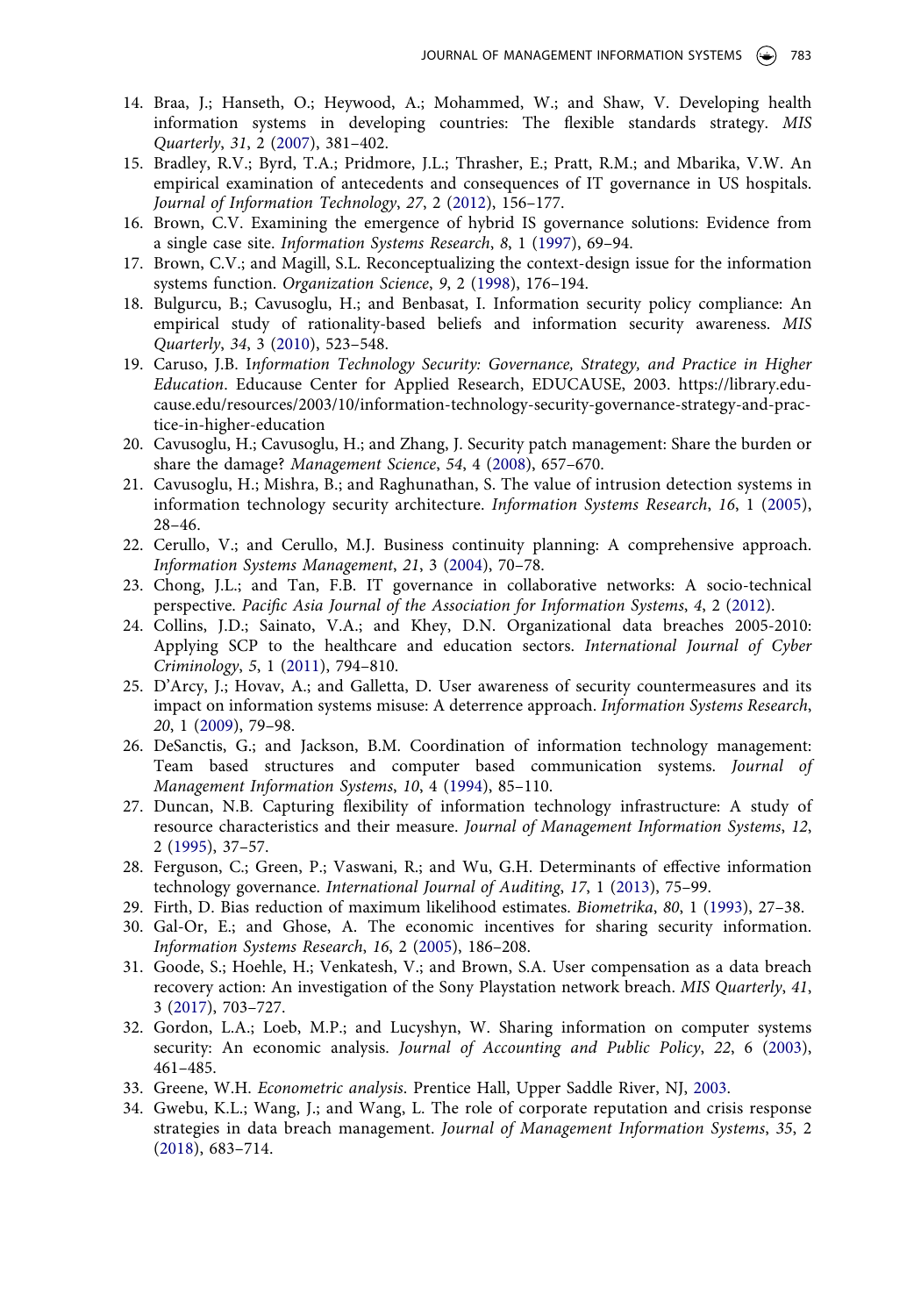- <span id="page-26-14"></span>35. Hasselbring, W. Information system integration. *Communications of the ACM*, *43*, 6 (2000), 32–38.
- <span id="page-26-18"></span>36. Heinze, G.; and Schemper, M. A solution to the problem of separation in logistic regression. *Statistics in Medicine*, *21*, 16 (2002), 2409–2419.
- <span id="page-26-8"></span>37. Holmstrom, B.; and Milgrom, P. Multitask principal-agent analyses: Incentive contracts, asset ownership, and job design. *Journal of Law, Economics, & Organization*, *7*, SP (1991), 24–52.
- <span id="page-26-22"></span>38. Hosmer, D.W.; Lemeshow, S.; and May, S. *Applied Survival Analysis: Regression Modeling of Time to Event Data*. Wiley, 2008.
- <span id="page-26-21"></span>39. Huang, P.; Ceccagnoli, M.; Forman, C.; and Wu, D.J. Appropriability mechanisms and the platform partnership decision: Evidence from enterprise software. *Management Science*, *59*, 1 (2013), 102–121.
- <span id="page-26-6"></span>40. Huang, R.; Zmud, R.W.; and Price, R.L. Influencing the effectiveness of IT governance practices through steering committees and communication policies. *European Journal of Information Systems*, *19*, 3 (2010), 288–302.
- <span id="page-26-3"></span>41. Hui, K.-L.; Ke, P.F.; Yao, Y.; and Yue, W.T. Bilateral liability-based contracts in information security outsourcing. *Information Systems Research*, *30*, 2 (2019), 411–429.
- <span id="page-26-1"></span>42. Huq, N. *Follow the data: Analyzing breaches by industry*. Trend Micro Analysis of Privacy Rights Clearinghouse, 2015. https://www.trendmicro.com/vinfo/us/security/news/cyberattacks/follow-the-data
- <span id="page-26-9"></span>43. Jensen, M.C.; and Meckling, W.H. Specific and general knowledge and organizational structure. In L. Werin and H. Wijkander (eds.), *Contract Economics*. Oxford: Blackwell, 1992, pp. 251–274.
- <span id="page-26-20"></span>44. Johnson, N.L. *Survival Models and Data Analysis*. John Wiley & Sons, New York, 1999.
- <span id="page-26-7"></span>45. Johnston, A.C.; and Hale, R. Improved security through information security governance. *Communications of the ACM*, *52*, 1 (2009), 126–129.
- <span id="page-26-12"></span>46. Kankanhalli, A.; Teo, H.-H.; Tan, B.C.; and Wei, K.-K. An integrative study of information systems security effectiveness. *International Journal of Information Management*, *23*, 2 (2003), 139–154.
- <span id="page-26-13"></span>47. Khey, D.N.; and Sainato, V.A. Examining the correlates and spatial distribution of organizational data breaches in the United States. *Security Journal*, *26*, 4 (2013), 367–382.
- <span id="page-26-17"></span>48. King, G.; and Zeng, L. Logistic regression in rare events data. *Political Analysis*, *9*, 2 (2001), 137–163.
- <span id="page-26-10"></span>49. King, J.L. Centralized Versus Decentralized Computing: Organizational Considerations and Management Options. *ACM Computing Surveys (CSUR)*, *15*, 4 (1983), 319–349.
- <span id="page-26-0"></span>50. Kotulic, A.G.; and Clark, J.G. Why there aren't more information security research studies. *Information & Management*, *41*, 5 (2004), 597–607.
- <span id="page-26-15"></span>51. Kshetri, N. Pattern of global cyber war and crime: A conceptual framework. *Journal of International Management*, *11*, 4 (2005), 541–562.
- <span id="page-26-5"></span>52. Kwon, J.; and Johnson, M.E. Health-care security strategies for data protection and regulatory compliance. *Journal of Management Information Systems*, *30*, 2 (2013), 41–66.
- <span id="page-26-2"></span>53. Kwon, J.; and Johnson, M.E. Proactive versus reactive security investments in the healthcare sector. *MIS Quarterly*, *38*, 2 (2014), 451–472.
- <span id="page-26-16"></span>54. Lacity, M.C.; Khan, S.A.; and Willcocks, L.P. A review of the IT outsourcing literature: Insights for practice. *The Journal of Strategic Information Systems*, *18*, 3 (2009), 130–146.
- <span id="page-26-23"></span>55. Lance, C.E. Residual centering, exploratory and confirmatory moderator analysis, and decomposition of effects in path models containing interactions. *Applied Psychological Measurement*, *12*, 2 (1988), 163–175.
- <span id="page-26-4"></span>56. Lee, C.H.; Geng, X.; and Raghunathan, S. Mandatory standards and organizational information security. *Information Systems Research*, *27*, 1 (2016), 70–86.
- <span id="page-26-19"></span>57. Liu, C.Z.; Au, Y.A.; and Choi, H.S. Effects of freemium strategy in the mobile app market: An empirical study of google play. *Journal of Management Information Systems*, *31*, 3 (2014), 326–354.
- <span id="page-26-11"></span>58. Lorange, P. *Corporate Planning: An Executive Viewpoint*. Englewood Cliffs, NJ: Prentice-Hall, 1980.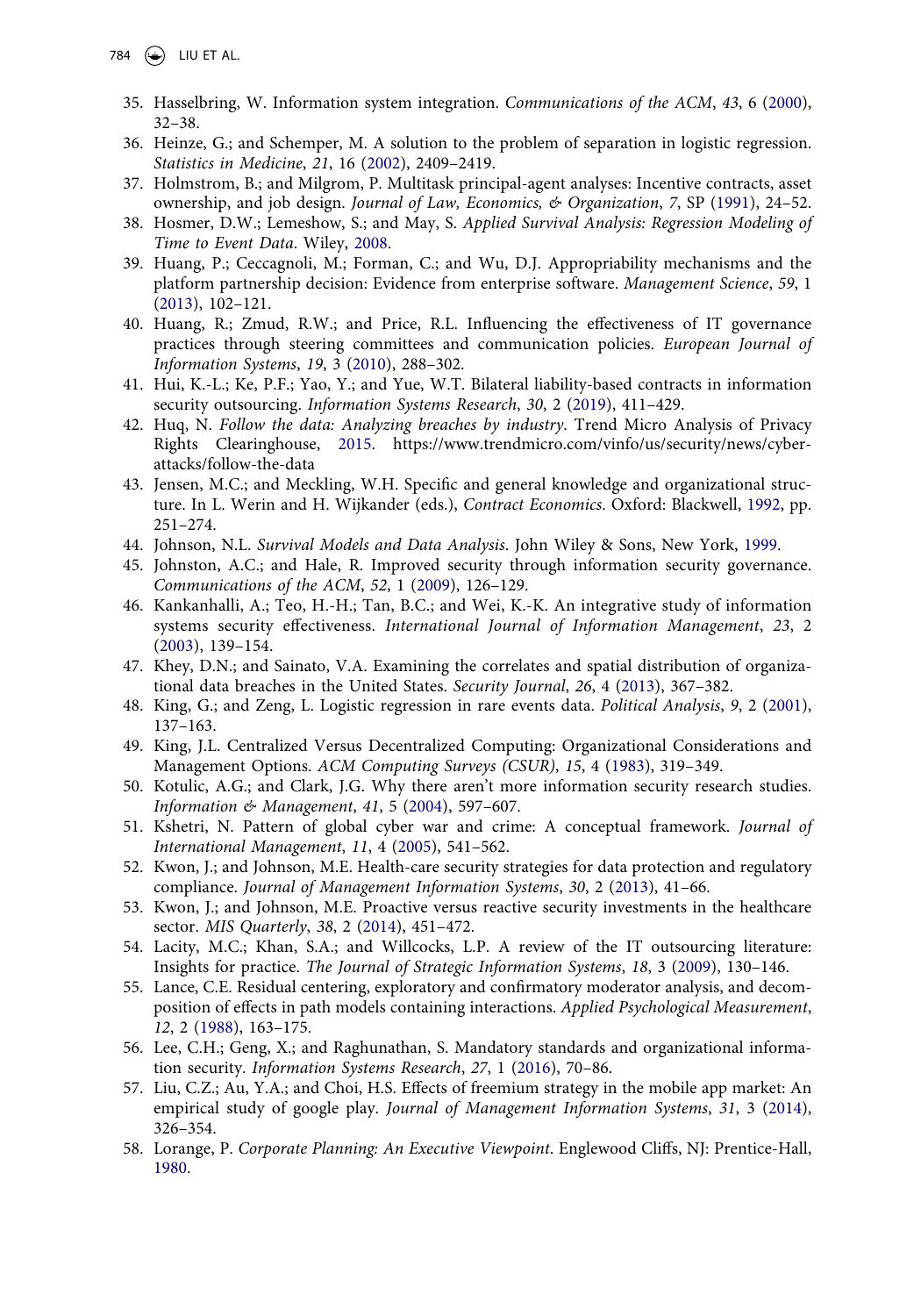- <span id="page-27-11"></span>59. McKeen, J.D.; Guimaraes, T.; and Wetherbe, J.C. The relationship between user participation and user satisfaction: an investigation of four contingency factors. *MIS Quarterly*, *18*, 4 (1994), 427–451.
- 60. Miller, A.R.; and Tucker, C. Privacy protection and technology diffusion: The case of electronic medical records. *Management Science*, *55*, 7 (2009), 1077–1093.
- <span id="page-27-14"></span>61. Miller, A.R.; and Tucker, C.E. Encryption and the loss of patient data. *Journal of Policy Analysis and Management*, *30*, 3 (2011), 534–556.
- <span id="page-27-9"></span>62. Moulton, R. Applying information security governance. *Computers and Security*, *22*, 7 (2003), 580.
- <span id="page-27-22"></span>63. Nash, K.S. Information Technology Budgets: Which Industry Spends the Most?, *CIO*, 2007. https://www.cio.com/article/2437731/information-technology-budgets–which-industryspends-the-most-.html
- <span id="page-27-10"></span>64. Nault, B.R. Information technology and organization design: Locating decisions and information. *Management Science*, *44*, 10 (1998), 1321–1335.
- <span id="page-27-3"></span>65. Nolan, R.; and McFarlan, F.W. Information technology and the board of directors. *Harvard Business Review*, 83, 10 (2005), 96.
- <span id="page-27-16"></span>66. Patton, M. Battling data breaches. *Community College Journal*, *86*, 1 (2015), 20.
- <span id="page-27-6"></span>67. Pomerleau, M. Does a centralized approach help or hurt DOD cybersecurity?, Defense Systems, 2015. https://defensesystems.com/articles/2015/11/05/dod-cybersecurity-open-architecture-summit.aspx
- <span id="page-27-13"></span>68. Pulkkinen, M.; Naumenko, A.; and Luostarinen, K. Managing information security in a business network of machinery maintenance services business – Enterprise architecture as a coordination tool. *Journal of Systems and Software*, *80*, 10 (2007), 1607-1620.
- <span id="page-27-0"></span>69. Ransbotham, S.; and Mitra, S. Choice and chance: A conceptual model of paths to information security compromise. *Information Systems Research*, *20*, 1 (2009), 121–139.
- <span id="page-27-1"></span>70. Ransbotham, S.; Mitra, S.; and Ramsey, J. Are Markets for vulnerabilities effective? *MIS Quarterly*, *36*, 1 (2012), 43–64.
- <span id="page-27-12"></span>71. Raymond, L. Organizational context and information systems success: A contingency approach. *Journal of Management Information Systems*, *6*, 4 (1990), 5–20.
- <span id="page-27-4"></span>72. Rothrock, R.A.; Kaplan, J.; and Van Der Oord, F. The board's role in managing cybersecurity risks. *MIT Sloan Management Review*, *59*, 2 (2018), 12–15.
- <span id="page-27-8"></span>73. Sambamurthy, V.; and Zmud, R.W. Arrangements for information technology governance: A theory of multiple contingencies. *MIS Quarterly*, *23*, 2 (1999), 261–290.
- <span id="page-27-7"></span>74. Sen, R.; and Borle, S. Estimating the contextual risk of data breach: An empirical approach. *Journal of Management Information Systems*, *32*, 2 (2015), 314–341.
- <span id="page-27-15"></span>75. Shackelford, S.J. Protecting intellectual property and privacy in the digital age: The use of national cybersecurity strategies to mitigate cyber risk. *Chapman Law Review*, *19* (2016), 445.
- <span id="page-27-5"></span>76. Sidel, R. Target to settle claims over data breach. *The Wall Street Journal*, 18 August, 2015.
- <span id="page-27-21"></span>77. Snyder, T.D.; de Brey, C.; and Dillow, S.A. Digest of Education Statistics 2015. National Center for Education Statistics, Institute of Education Sciences, U.S. Department of Education Washington, DC, 2016.
- <span id="page-27-17"></span>78. Srivastava, S.C.; and Teo, T.S. Contract performance in offshore systems development: Role of control mechanisms. *Journal of Management Information Systems*, *29*, 1 (2012), 115–158.
- <span id="page-27-18"></span>79. Staiger, D.; and Stock, J.H. Instrumental variables regression with weak instruments. *Econometrica*, *65*, 3 (1997), 557.
- <span id="page-27-20"></span>80. Stanley, C.; Molyneux, E.; and Mukaka, M. Comparison of performance of exponential, Cox proportional hazards, weibull and frailty survival models for analysis of small sample size data. *Journal of Medical Statistics and Informatics*, *4*, 1 (2016).
- <span id="page-27-19"></span>81. Stock, J.H.; and Yogo, M. Testing for weak instruments in linear IV regression. In D.W.K. Andrews and J.H. Stock (eds.), *Ch. 5 Identification and Inference for Econometric Models: Essays in Honor of Thomas* J. *Rothenberg*. Cambridge University Press, New York, 2005.
- <span id="page-27-2"></span>82. Straub, D.W.; and Welke, R.J. Coping with systems risk: Security planning models for management decision making. *MIS Quarterly*, *22*, 4 (1998), 441–469.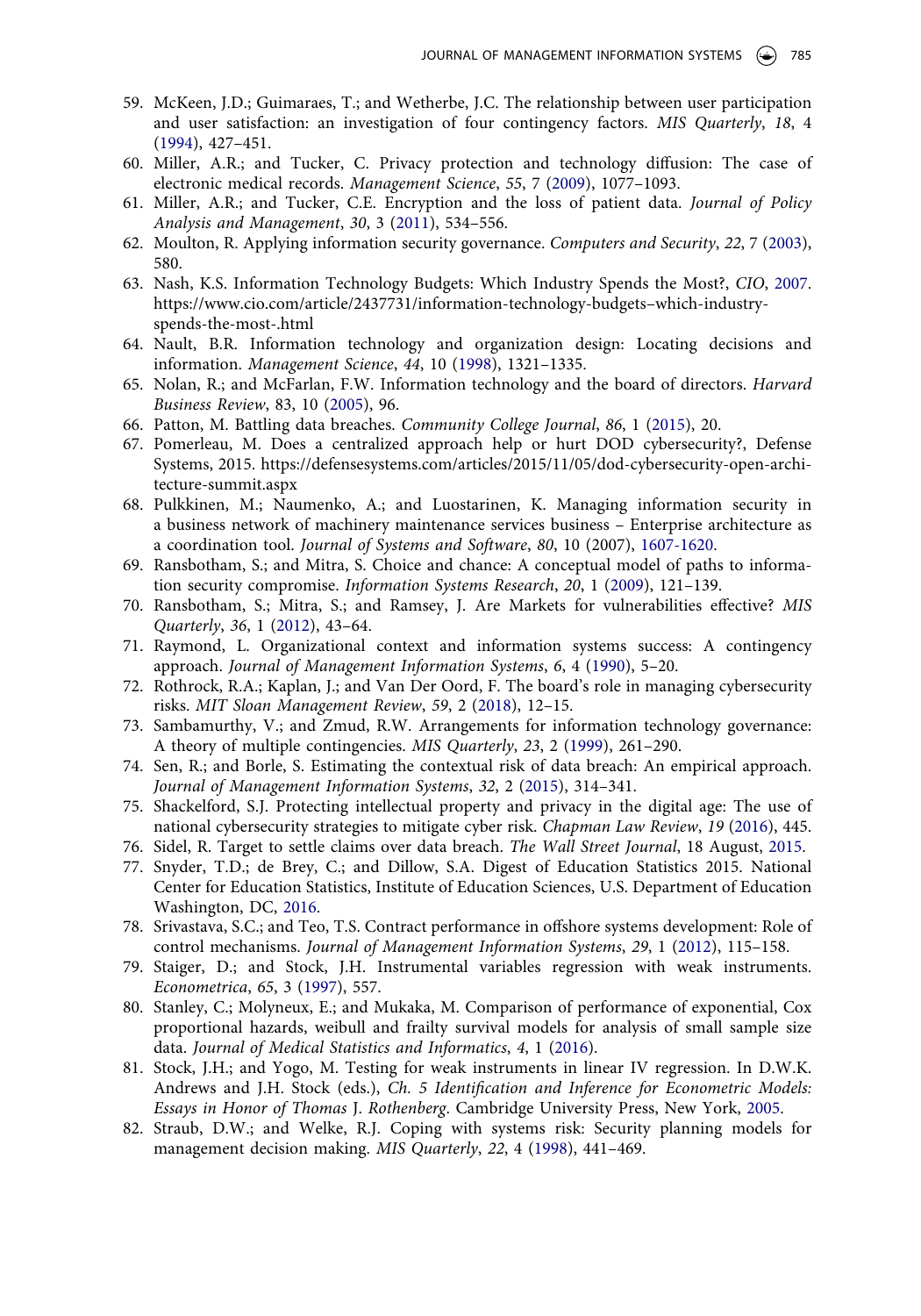- <span id="page-28-7"></span>83. Tallon, P.P. A Process-oriented perspective on the alignment of information technology and business strategy. *Journal of Management Information Systems*, *24*, 3 (2007), 227–268.
- <span id="page-28-2"></span>84. Tallon, P.P.; Ramirez, R.V.; and Short, J.E. The information artifact in IT governance: toward a theory of information governance. *Journal of Management Information Systems*, *30*, 3 (2013), 141–178.
- <span id="page-28-9"></span>85. Thong, J.Y.; Yap, C.-S.; and Raman, K. Top management support, external expertise and information systems implementation in small businesses. *Information Systems Research*, *7*, 2 (1996), 248–267.
- <span id="page-28-11"></span>86. Tiwana, A. Systems development ambidexterity: Explaining the complementary and substitutive roles of formal and informal controls. *Journal of Management Information Systems*, *27*, 2 (2010), 87–126.
- <span id="page-28-6"></span>87. Tiwana, A.; and Kim, S.K. Discriminating IT governance. *Information Systems Research*, *26*, 4 (2015), 656–674.
- <span id="page-28-4"></span>88. Tiwana, A.; and Konsynski, B. Complementarities between organizational IT architecture and governance structure. *Information Systems Research*, *21*, 2 (2010), 288–304.
- <span id="page-28-15"></span>89. U.S. Bureau of Labor Statistics. Employment status of the civilian noninstitutional population, 1947 to date 2017. <https://www.bls.gov/cps/cpsaat01.pdf>(accessed March 17, 2018).
- <span id="page-28-8"></span>90. Warkentin, M.; and Johnston, A.C. IT security governance and centralized security controls. In M. Warkentin and R. Vaughn (eds.), *Enterprise Information Assurance and System Security: Managerial and Technical Issues*, Idea Group Publishing, Hershey, PA, 2006, pp. 16–24.
- <span id="page-28-1"></span>91. Weill, P.; and Ross, J. A matrixed approach to designing IT governance. *MIT Sloan Management Review*, *46*, 2 (2005), 26.
- 92. Weill, P.; and Ross, J.W. *IT Governance: How Top Performers Manage IT Decision Rights for Superior Results*. Harvard Business Press, Boston, 2004.
- <span id="page-28-13"></span>93. Weill, P.; Subramani, M.; and Broadbent, M. Building IT infrastructure for strategic agility. *MIT Sloan Management Review*, *44*, 1 (2002), 57.
- <span id="page-28-5"></span>94. Wilkin, C.L. A review of IT governance: A taxonomy to inform accounting information systems. *Journal of Information Systems*, *24*, 2 (2010), 107.
- <span id="page-28-12"></span>95. Wooldridge, J.M. *Econometric Analysis of Cross Section and Panel Data*. The MIT Press, Boston, 2002.
- <span id="page-28-14"></span>96. World Bank. World Bank GDP 1960-2016 2018. [https://data.worldbank.org/indicator/NY.](https://data.worldbank.org/indicator/NY.GDP.MKTP.CD) [GDP.MKTP.CD](https://data.worldbank.org/indicator/NY.GDP.MKTP.CD) (accessed March 17, 2018).
- <span id="page-28-3"></span>97. Wu, S.P.-J.; Straub, D.W.; and Liang, T.-P. How information technology governance mechanisms and strategic alignment influence organizational performance: Insights from a matched survey of business and IT managers. *MIS Quarterly*, *39*, 2 (2015), 497–518.
- <span id="page-28-0"></span>98. Xue, L.; Ray, G.; and Gu, B. Environmental uncertainty and IT infrastructure governance: A curvilinear relationship. *Information Systems Research*, *22*, 2 (2011), 389–399.
- <span id="page-28-10"></span>99. Yerby, J.; and Floyd, K. Faculty and staff information security awareness and behaviors. *Journal of The Colloquium for Information System Security Education*, *6*, 1 (2018), pp. 23–23.

## **About the Authors**

*Che-Wei Liu* (cwliu@iu.edu; corresponding author) is an Assistant Professor of Information Systems at the Kelley School of Business, Indiana University. He received his Ph.D. at the Robert H. Smith School of Business, University of Maryland. His research interests include business analytics, mobile health, and business value of IT. Specifically, his research addresses the impact of digital technologies on users' behaviors in mobile health, IT labor market, and stock market. His work has been accepted for publication in *Information Systems Research* and *Journal of Economic Behavior & Organization*.

**Peng Huang** (huang@umd.edu) is an Associate Professor of Information Systems at the Robert H. Smith School of Business, University of Maryland. He holds a Ph.D. from the College of